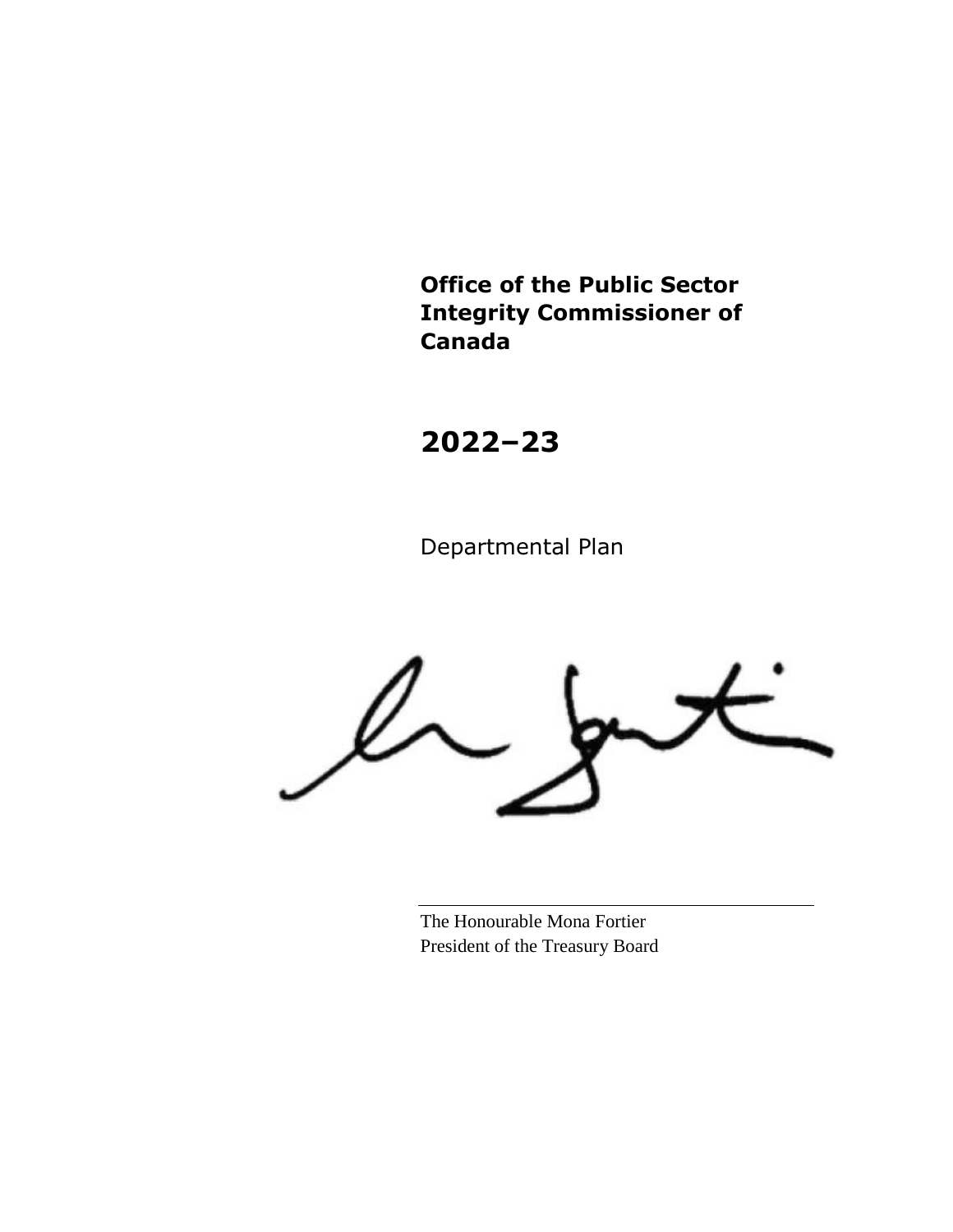© Her Majesty the Queen in Right of Canada Represented by the Office of the Public Sector Integrity Commissioner of Canada, 2022.

Catalogue No. PG1-4E-PDF ISSN 2561-6641

This document is available on the Office of the Public Sector Integrity Commissioner of Canada's website at:<https://www.psic-ispc.gc.ca/en/corporate-publications>

This document is available in alternative formats upon request.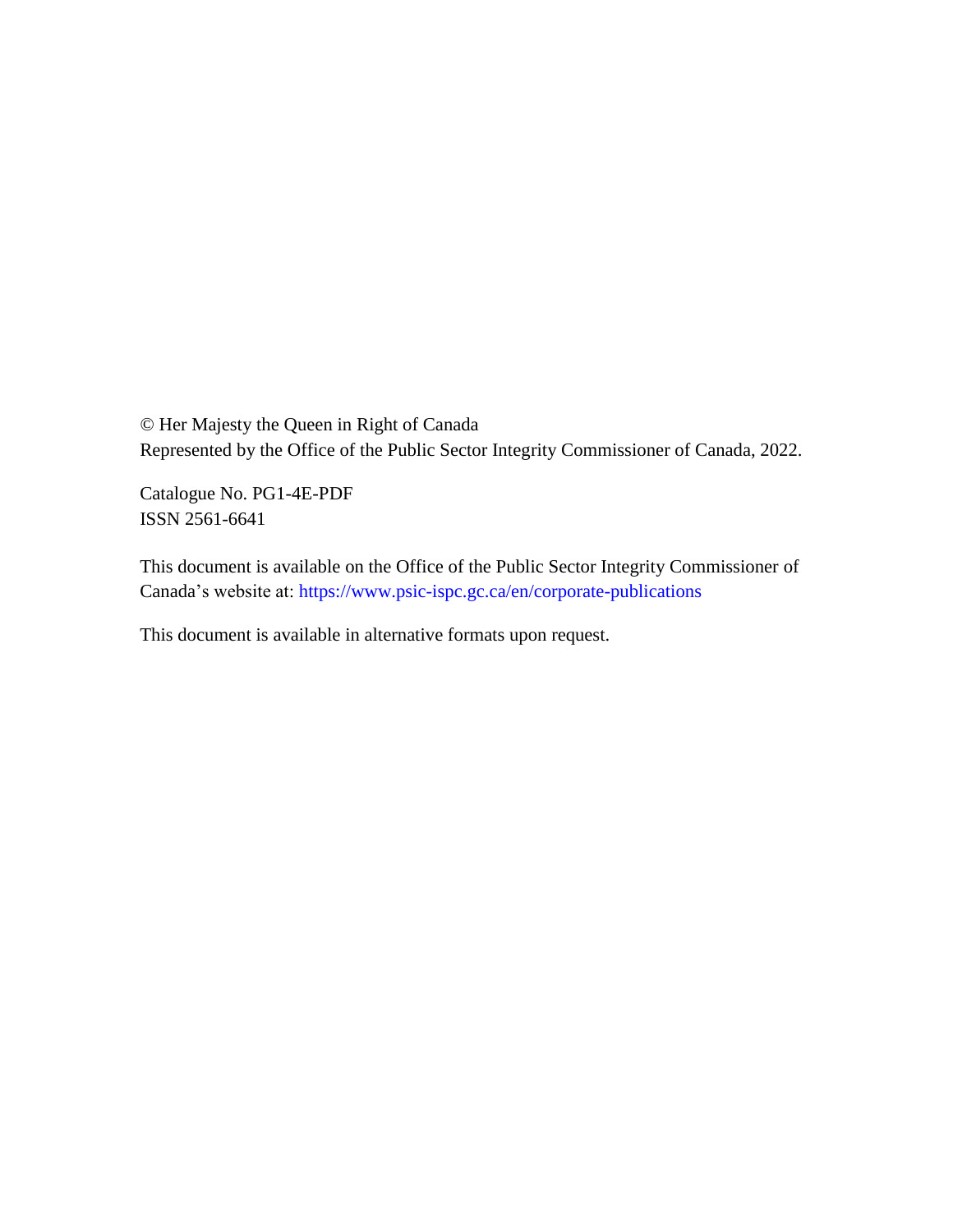# Table of contents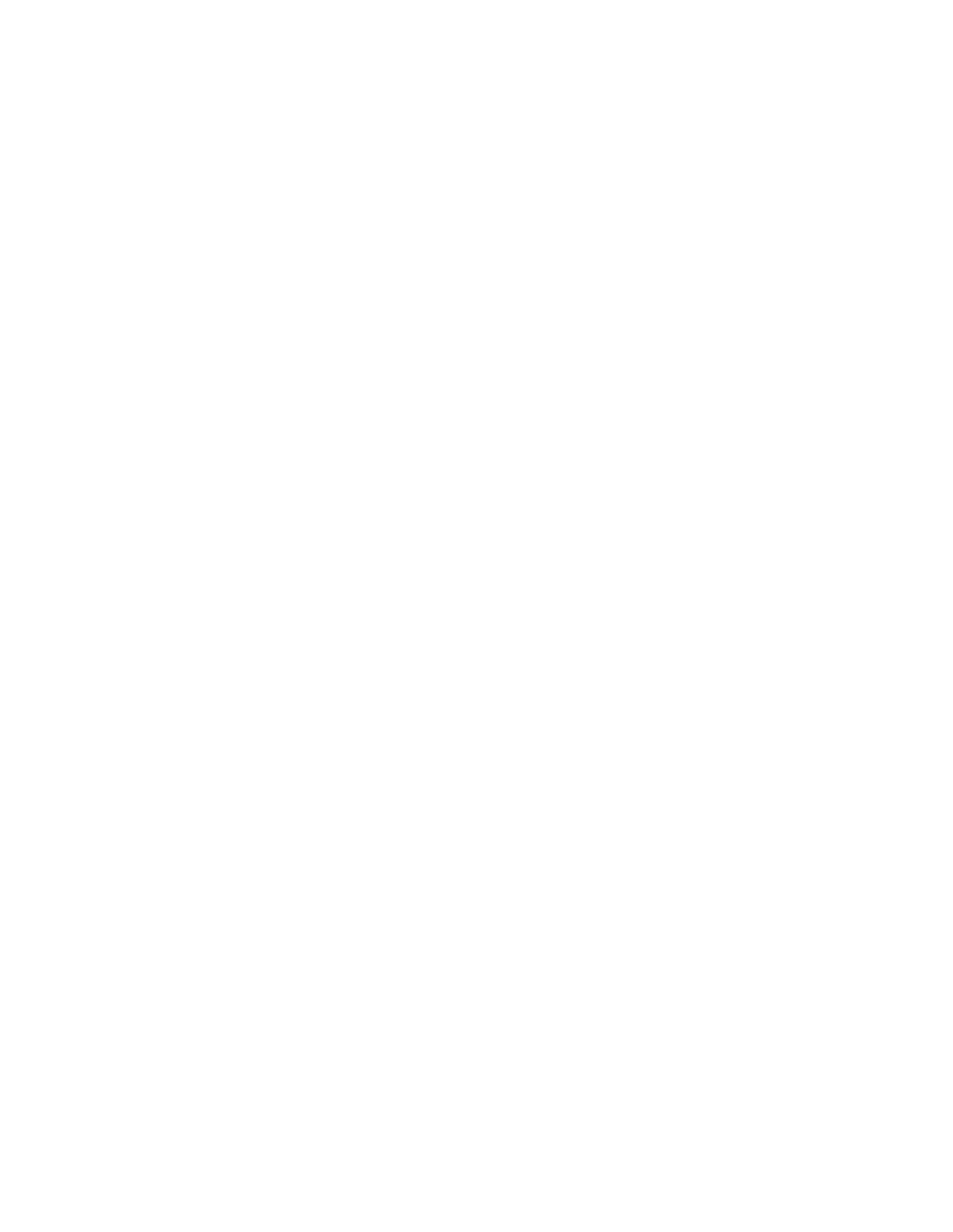# <span id="page-4-0"></span>From the Commissioner

I am pleased to share with you the Departmental Plan for the Office of the Public Sector Integrity Commissioner of Canada for the 2022–23 fiscal year.

This plan provides essential information to Parliament and to all Canadians about our priorities and activities, as well as our expected results. It is not only a way to ensure transparency and accountability, but it also clarifies our role and mandate. In this way, it is especially useful for anyone considering coming forward with a disclosure of wrongdoing or a complaint of reprisal, but who may be hesitant to do so.



We are now in the second full year of the COVID-19 epidemic, and like all Canadians, we are doing our best to adapt as flexibly and professionally as we can to the challenges of this unprecedented situation. Our work serves the important goal of supporting a healthy culture in the federal public sector, and the importance of this is only underscored in times of difficulty and challenge. All our planned activities and spending support our core mandate of receiving, investigating and reporting on these disclosures and complaints. We aim to do this responsibly and efficiently, always looking for ways to be innovative as we strive to continuously improve our performance.

Timeliness is among the factors that are key to our success, and as such, we have set service standards for completion of analysis and investigations. As the results to date show, the pandemic has affected our ability to complete investigations within our one-year service standard. The reality is that access to witnesses and to information has been severely limited during the current extended period of telework and health restrictions. Fortunately, we have continued to meet all our other service standards, including the 15-day statutory requirement to assess reprisal complaints.

In the coming year, our focus will remain on operational efficiency and effectiveness, which includes continuing careful attention to timeliness as well as ensuring we have the right people with the right set of skills to carry out our work successfully. We will also continue our efforts to reach out to public servants, our key constituency, to ensure that people know who we are, what we do, and how to reach us when they want to make a disclosure or a reprisal complaint. To that end, we will complete an external and independent evaluation of our outreach and engagement initiatives and take action on recommendations for improvement.

I look forward to reporting on progress on all our activities and initiatives, as we work to make the federal disclosure and reprisal regime as accessible, as responsive and as effective as possible.

Joe Friday

Public Sector Integrity Commissioner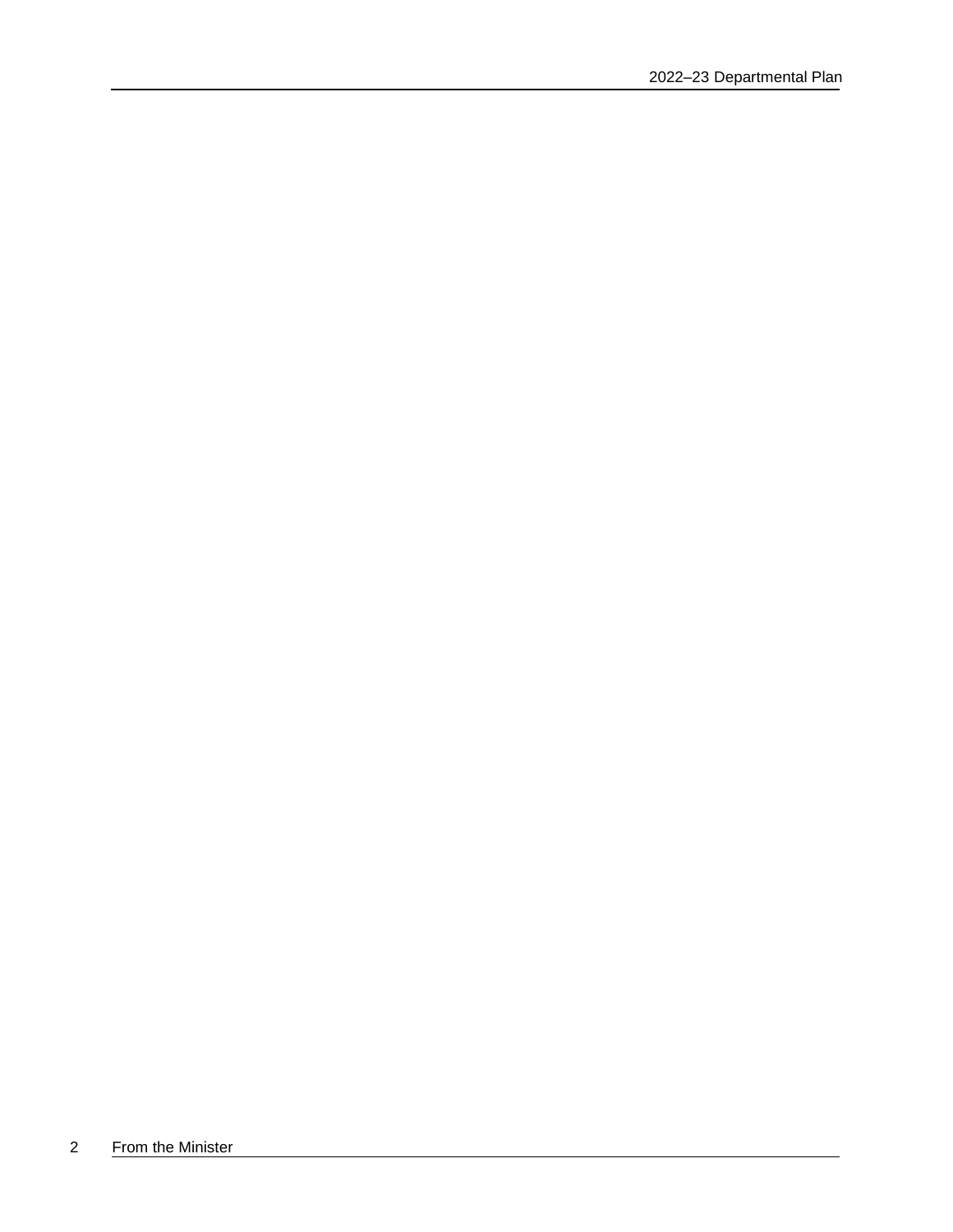## <span id="page-6-0"></span>Plans at a glance

The Office of the Public Sector Integrity Commissioner of Canada (the Office) supports the Commissioner's ongoing duties under the Public Servants Disclosure Protection Act (the Act) to receive, review and investigate disclosures of wrongdoing and complaints of reprisal.

The Office aims to achieve the following results:

- Public sector disclosures of wrongdoing and complaints of reprisal are dealt with in a timely and effective manner.
- Public servants and members of the public are aware of the Office and have access to information to make an informed decision about disclosures of wrongdoing and/or complaints of reprisal.

The Office plans to achieve these results by focusing on the following priorities for 2022–23:

| <b>Timeliness</b> |                                                                                                                                                                     |
|-------------------|---------------------------------------------------------------------------------------------------------------------------------------------------------------------|
| and               | Implement recommendations following the 2021 LEAN exercise to further<br>improve the efficiency and effectiveness of operational processes;                         |
| effectiveness     | Maximize flexibilities to meet our service standard targets and continue to<br>adjust to the evolving context and challenges presented by the COVID-19<br>epidemic. |

| Awareness                    |                                                                                                                                                                            |
|------------------------------|----------------------------------------------------------------------------------------------------------------------------------------------------------------------------|
| and access to<br>information | • Participate strategically in events targeted to public servants;<br>Complete an evaluation of outreach and engagement initiatives and take<br>action on recommendations. |
|                              |                                                                                                                                                                            |

For more information on the Office's plans, see the "Core responsibilities: planned results and resources, and key risks" section of this plan.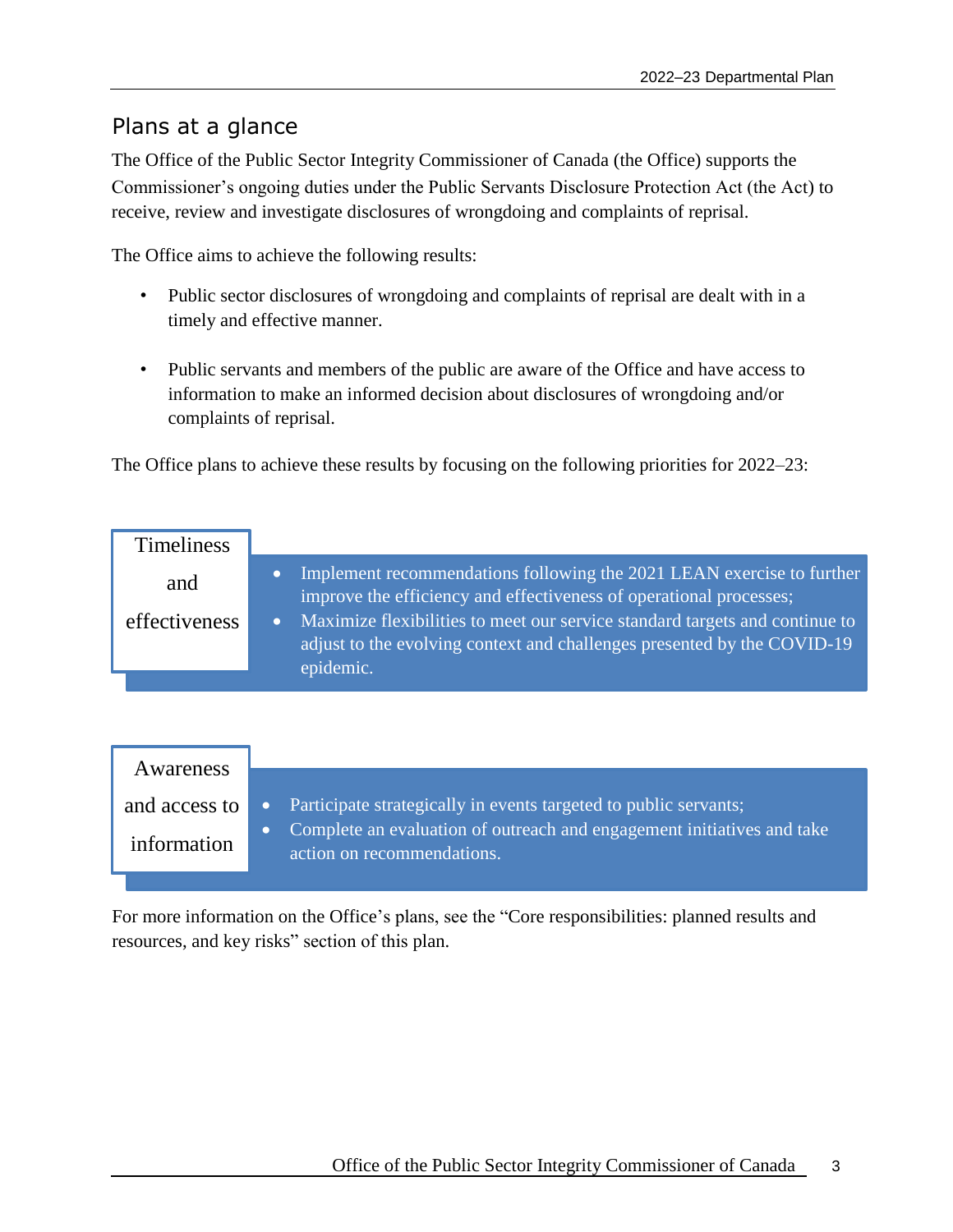## <span id="page-7-0"></span>Core responsibilities: planned results and resources

This section contains information on the Office's planned results and resources for each of its core responsibilities.

## **Public sector disclosures of wrongdoing and complaints of reprisal**

### **Description**

The Office improves oversight of government operations by providing public servants and members of the public with a process for receiving and investigating disclosures of wrongdoing in the federal public sector.

It reports founded cases of wrongdoing to Parliament and makes recommendations to chief executives on corrective measures. The Office also provides a mechanism for public servants and former public servants to make complaints of reprisal. It investigates and can refer cases to the Public Servants Disclosure Protection Tribunal.

### **Planning highlights**

The Office will support and deliver on the Commissioner's mandate, including dealing with disclosures of wrongdoing and reprisal complaints, engaging in outreach activities and providing funds for legal assistance to individuals involved in disclosures and reprisal complaints.

In alignment with its core responsibilities and duties under the Act, the Office will focus on its identified priorities for 2022–23 to achieve its planned results.

### **Safe return to the workplace**

In 2022–23, the Office will assess and implement our Plan for the Safe Return to the Workplace based on the evolving context and operational needs while leveraging available tools and technologies to remain efficient and ensuring a high quality of service.

## **Planned Result 1: Public sector disclosures of wrongdoing and complaints of reprisal are dealt with in a timely and effective manner.**

A timely and effective process to deal with disclosures of wrongdoing and complaints of reprisal in the federal public sector is essential to the success of the Office. It contributes to our vision of a trusted organization, as well as respecting our values and meeting our service standards.

Since the beginning of the pandemic, the Office has remained flexible in adapting to the evolving context. With these ongoing adjustments, the Office has been able to carry out its mandate.

In 2022–23, the Office will continue to leverage available technologies and tools with a plan to gradually return to an in-person capacity in some core operational activities.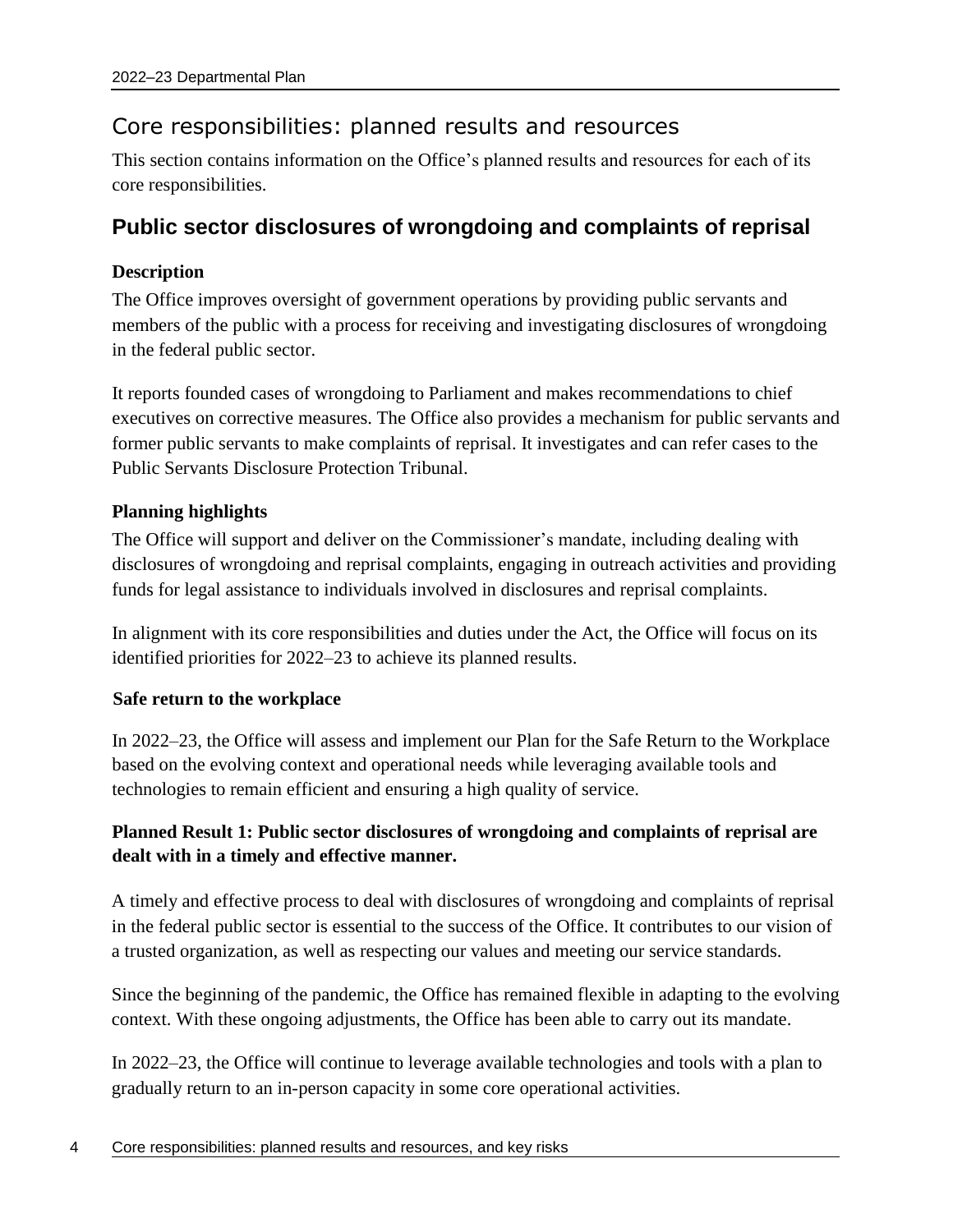The Office will also continue to implement the recommendations following the [Evaluation of the](https://www.psic-ispc.gc.ca/en/resources/corporate-publications/evaluation-disclosure-and-reprisal-management-program)  [Disclosure and Reprisal Management Program](https://www.psic-ispc.gc.ca/en/resources/corporate-publications/evaluation-disclosure-and-reprisal-management-program)<sup>i</sup>. In particular, as outlined in the Management [Response](https://www.psic-ispc.gc.ca/en/resources/corporate-publications/evaluation-disclosure-and-reprisal-management-program/response)<sup>ii</sup> to this evaluation, the Office will:

- assess and implement recommendations from the LEAN exercise conducted in 2021;
- continue its efforts to support the retention of staff by ensuring a transparent, collegial, collaborative and supportive work environment with a focus on sharing information, training and education; and
- adopt a new case management system.

## **Planned Result 2: Public servants and members of the public are aware of the Office and have access to information to make an informed decision about disclosures of wrongdoing and/or complaints of reprisal.**

Public awareness and understanding of the Office's roles and responsibilities are also key to its success.

In order to build awareness and improve comprehension of the federal whistleblowing regime, in 2022–23, the Office will participate in presentations, conferences and other learning and training events for public servants. These sessions contribute to building our reputation as an approachable and trusted organization, as well as offering an opportunity to distribute promotional and educational items directly to public servants, whether in person or by directing them to the communications materials posted on our website. The Office will also take advantage of opportunities for the Commissioner and other Senior Officials to speak at events for public servants, specialists and organizations in the fields of whistleblowing and values and ethics.

During the same fiscal year, the Office will complete an external and independent evaluation of our outreach and engagement initiatives and take action on recommendations for improvement.

## **United Nations' (UN) 2030 Agenda for Sustainable Development and the UN Sustainable Development Goals**

The Office's Sustainable Development Strategy and actions support the United Nations' sustainable development goal of sustainable consumption and production patterns. More specifically and although the impact may be at a small scale, the Office will promote public procurement practices that are sustainable by applying the policy on green procurement of the Government of Canada. This will contribute to achieving the Federal Sustainable Development Strategy target on Greening Government.

Information on the Office's Sustainable Development Strategy is available in the supplementary information tables.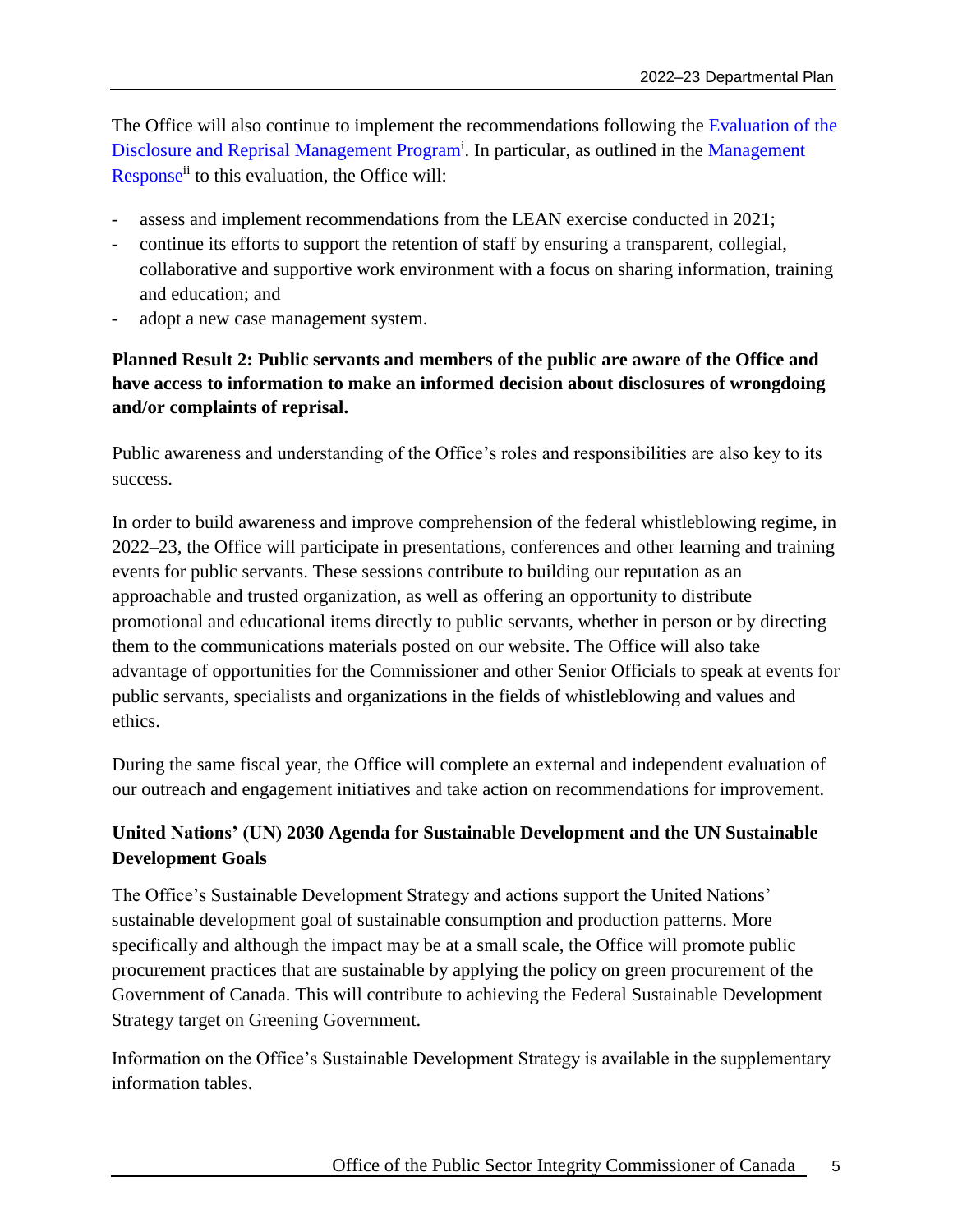### **Experimentation**

As a micro-organization with limited financial and human resources, the Office is not planning to conduct any experimentation in 2022–23.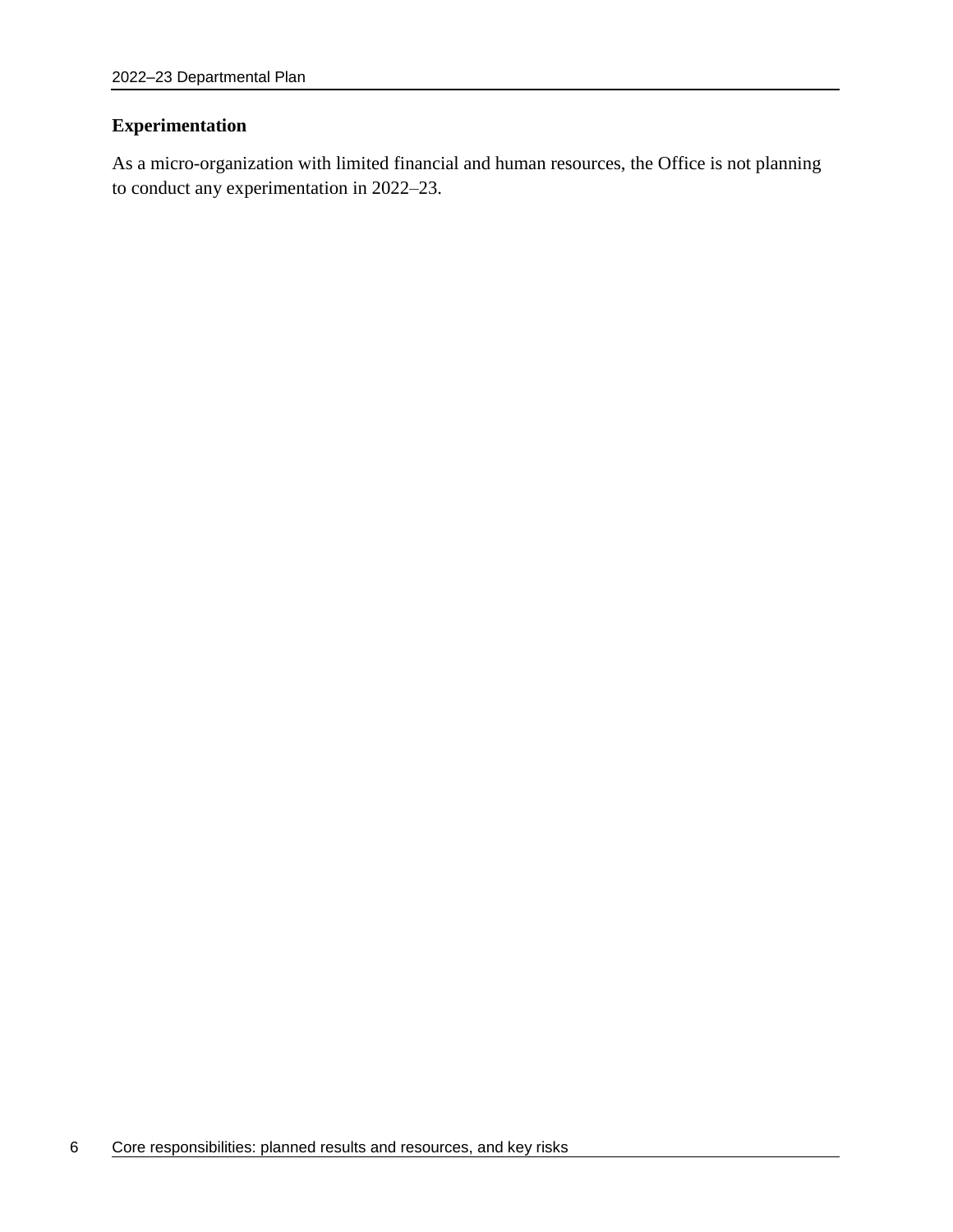Planned results for Public sector disclosures of wrongdoing and complaints of reprisal

The following table shows, for Public sector disclosures of wrongdoing and complaints of reprisal, the planned results, the result indicators, the targets and the target dates for 2022–23, and the actual results for the three most recent fiscal years for which actual results are available.

| <b>Departmental</b><br>result                                                                                                                                                  | <b>Departmental</b><br>result indicator                                                                                                  | <b>Target</b>                                                                                                                                | <b>Date to</b><br>achieve<br>target | $2018 - 19$<br>actual<br>result | $2019 - 20$<br>actual<br><b>result</b> | $2020 - 21$<br>actual<br><b>result</b> |
|--------------------------------------------------------------------------------------------------------------------------------------------------------------------------------|------------------------------------------------------------------------------------------------------------------------------------------|----------------------------------------------------------------------------------------------------------------------------------------------|-------------------------------------|---------------------------------|----------------------------------------|----------------------------------------|
| Public sector<br>disclosures of<br>wrongdoing and<br>complaints of<br>reprisal are dealt<br>with in a timely<br>and effective<br>manner                                        | Percentage of<br>cases addressed<br>within established<br>service standards,<br>which are<br>available on the<br>Office's websiteill     | Service standard<br>targets are met<br>100% of the time                                                                                      | March<br>2023                       | 100%                            | 100%                                   | 75%                                    |
|                                                                                                                                                                                | Percentage of<br>applications<br>addressed within<br>established<br>service standard<br>under the Legal<br>Assistance<br>Request Program | The service<br>standard target is<br>met 100% of the<br>time                                                                                 | March<br>2023                       | <b>Not</b><br>available         | <b>Not</b><br>available                | 100%                                   |
| Public servants<br>and members of<br>the public are                                                                                                                            | Percentage of new<br>website visitors                                                                                                    | 90% of website<br>visitors are new<br>visitors                                                                                               | March<br>2023                       | <b>Not</b><br>available         | <b>Not</b><br>available                | 98%                                    |
| aware of the<br>Office and have<br>access to<br>information to<br>make an<br>informed<br>decision about<br>disclosures of<br>wrongdoing<br>and/or<br>complaints of<br>reprisal | Number of<br>attendees at<br>outreach events                                                                                             | Total number of<br>attendees for the<br>combined events, in<br>which the Office<br>participates in a<br>year, is at least<br>2,500 attendees | March<br>2023                       | <b>Not</b><br>available         | <b>Not</b><br>available                | 228                                    |

Note: Because some of the performance indicators were only established in 2020–21, no actual results are available for 2018–19 and 2019–20.

Financial, human resources and performance information for the Office's program inventory is available on [GC InfoBase.](https://www.tbs-sct.gc.ca/ems-sgd/edb-bdd/index-eng.html)<sup>iv</sup>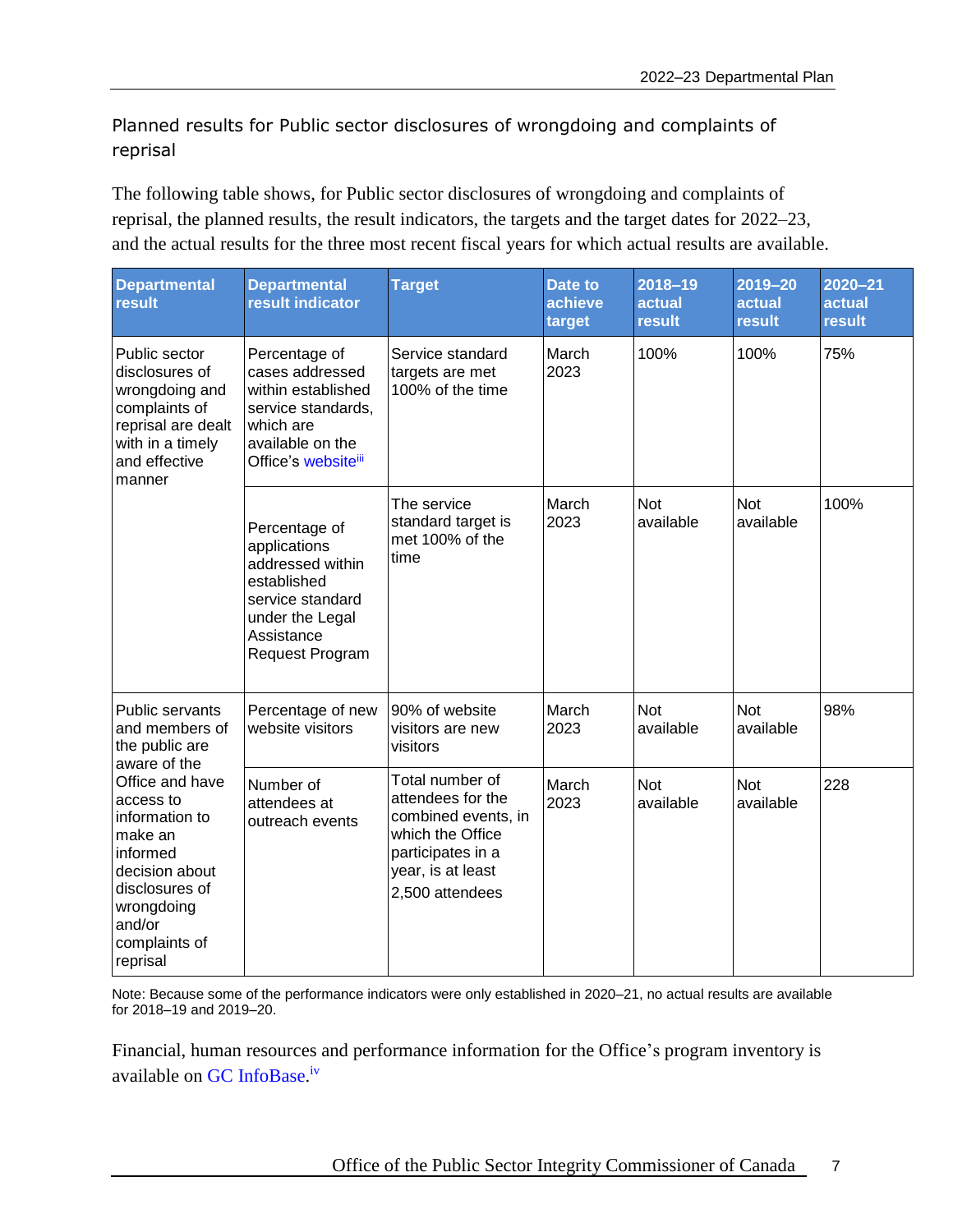## Planned budgetary spending for Public sector disclosures of wrongdoing and complaints of reprisal

The following table shows, for Public sector disclosures of wrongdoing and complaints of reprisal, budgetary spending for 2022–23, as well as planned spending for that fiscal year and for each of the next two.

| 2022-23 budgetary<br>spending (as indicated<br>in Main Estimates) | 2022-23 planned<br>spending | 2023-24 planned<br>spending | 2024-25 planned<br>spending |
|-------------------------------------------------------------------|-----------------------------|-----------------------------|-----------------------------|
| 3.843.204                                                         | 3.843.204                   | 3,843,204                   | 3,843,204                   |

Financial, human resources and performance information for the Office's program inventory is available on [GC InfoBase.](https://www.tbs-sct.gc.ca/ems-sgd/edb-bdd/index-eng.html)<sup>v</sup>

### Planned human resources for Public sector disclosures of wrongdoing and complaints of reprisal

The following table shows, in full-time equivalents, the human resources the Office will need to fulfill this core responsibility for 2022–23 and for each of the next two fiscal years.

| 2022-23 planned full-time | 2023-24 planned full-time | 2024-25 planned full-time |
|---------------------------|---------------------------|---------------------------|
| equivalents               | equivalents               | equivalents               |
| 26                        | 26                        | 26                        |

Financial, human resources and performance information for the Office's program inventory is available on [GC InfoBase.](https://www.tbs-sct.gc.ca/ems-sgd/edb-bdd/index-eng.html)<sup>vi</sup>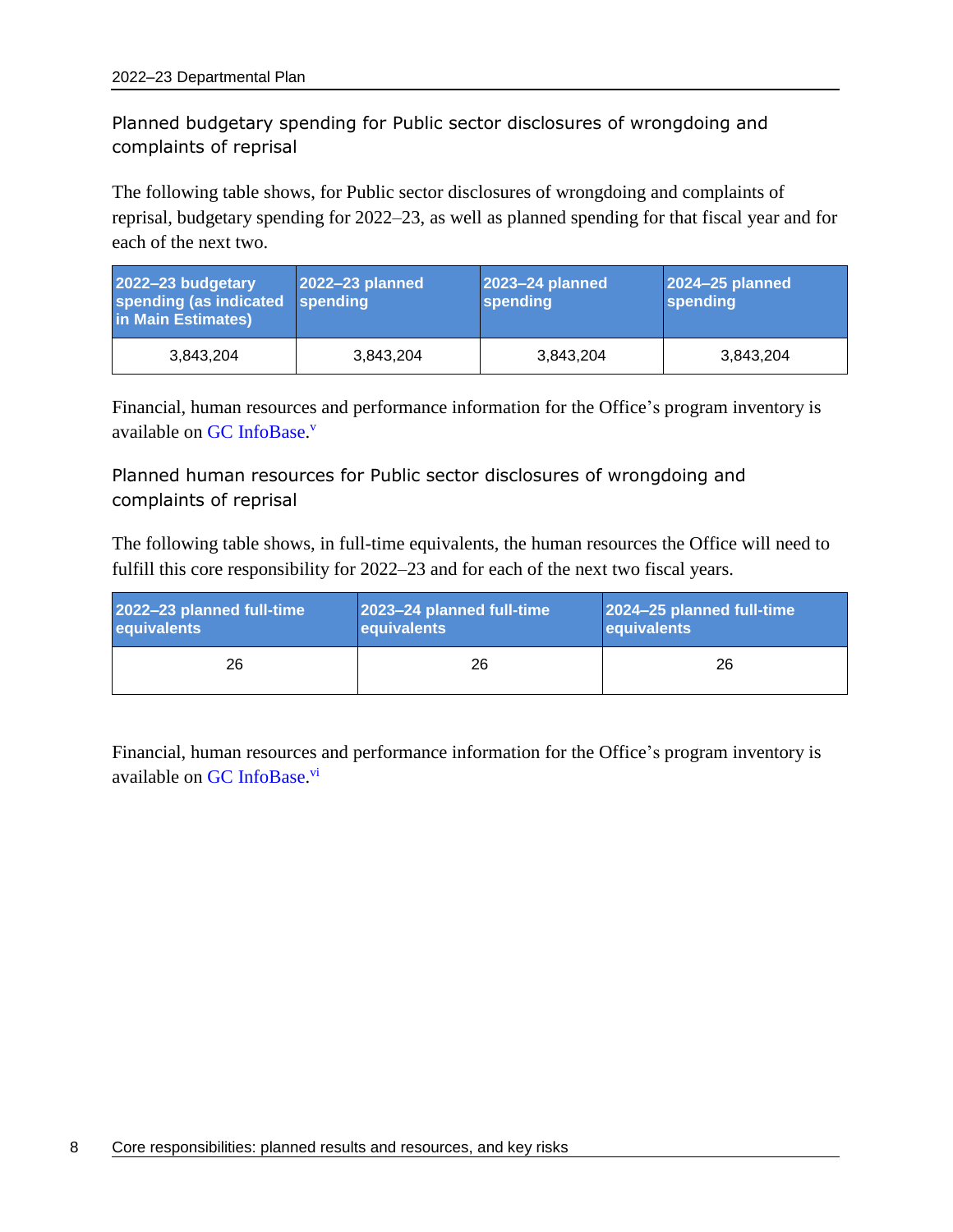# <span id="page-12-0"></span>Internal services: planned results

## **Description**

Internal services are the services that are provided within a department so that it can meet its corporate obligations and deliver its programs. There are 10 categories of internal services:

- management and oversight services
- communications services
- $\blacktriangleright$  legal services
- human resources management services
- $\triangleright$  financial management services
- information management services
- **information technology services**
- $\triangleright$  real property management services
- materiel management services
- **acquisition management services**

### **Planning highlights**

Fiscal year 2021–22 brought many changes and required everyone to adapt. We expect the challenges posed by the COVID-19 pandemic to continue in 2022–23, and our new ways of operating will continue to adapt to business needs.

The Office will continue to invest in technology by optimizing current equipment and adding new tools to support evolving needs. We will leverage digital technologies to better support employees, program delivery and results.

The Office will also continue to invest in its workforce. It will encourage employee learning and development, promote positive mental health, and support rapid adaptation to a changing environment, including the use of new technologies.

As a micro-organization with limited resources, the Office will continue to strengthen its existing partnerships and develop new ones for the provision of a number of internal services. Due to the current situation, the focus will be on strengthening oversight of internal procedures and controls.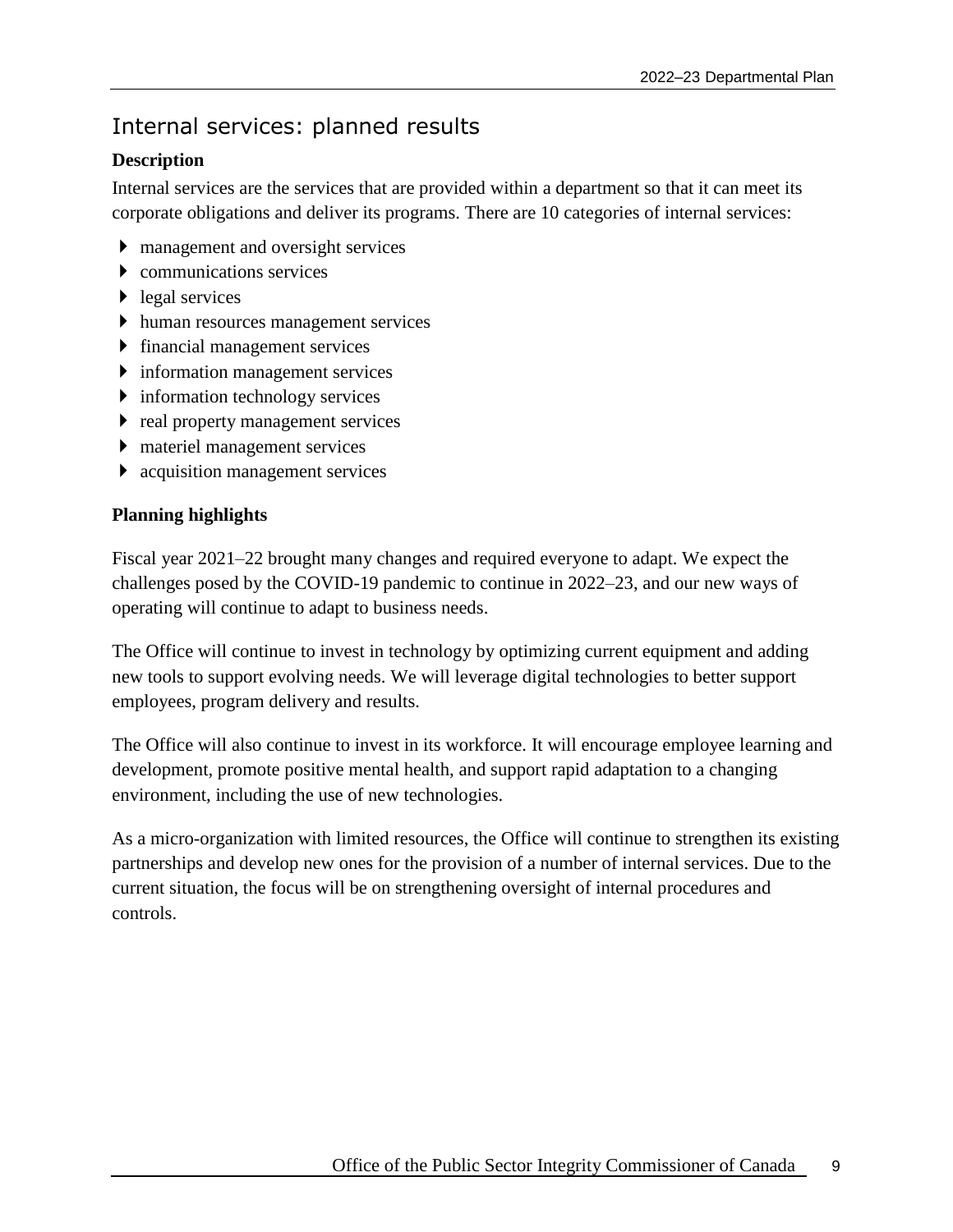#### Planned budgetary spending for internal services

The following table shows, for internal services, budgetary spending for 2022–23, as well as planned spending for that fiscal year and for each of the next two.

| 2022-23 budgetary<br>spending (as indicated<br>in Main Estimates) | 2022-23 planned<br>spending | 2023-24 planned<br>spending | 2024-25 planned<br>spending |
|-------------------------------------------------------------------|-----------------------------|-----------------------------|-----------------------------|
| 1.833.367                                                         | 1.833.367                   | 1,833,367                   | 1,833,367                   |

Planned human resources for internal services

The following table shows, in full-time equivalents, the human resources the Office will need to carry out its internal services for 2022–23 and for each of the next two fiscal years.

| 2022-23 planned full-time | 2023-24 planned full-time | 2024-25 planned full-time |  |
|---------------------------|---------------------------|---------------------------|--|
| equivalents               | equivalents               | equivalents               |  |
| 10                        | 10                        | 10                        |  |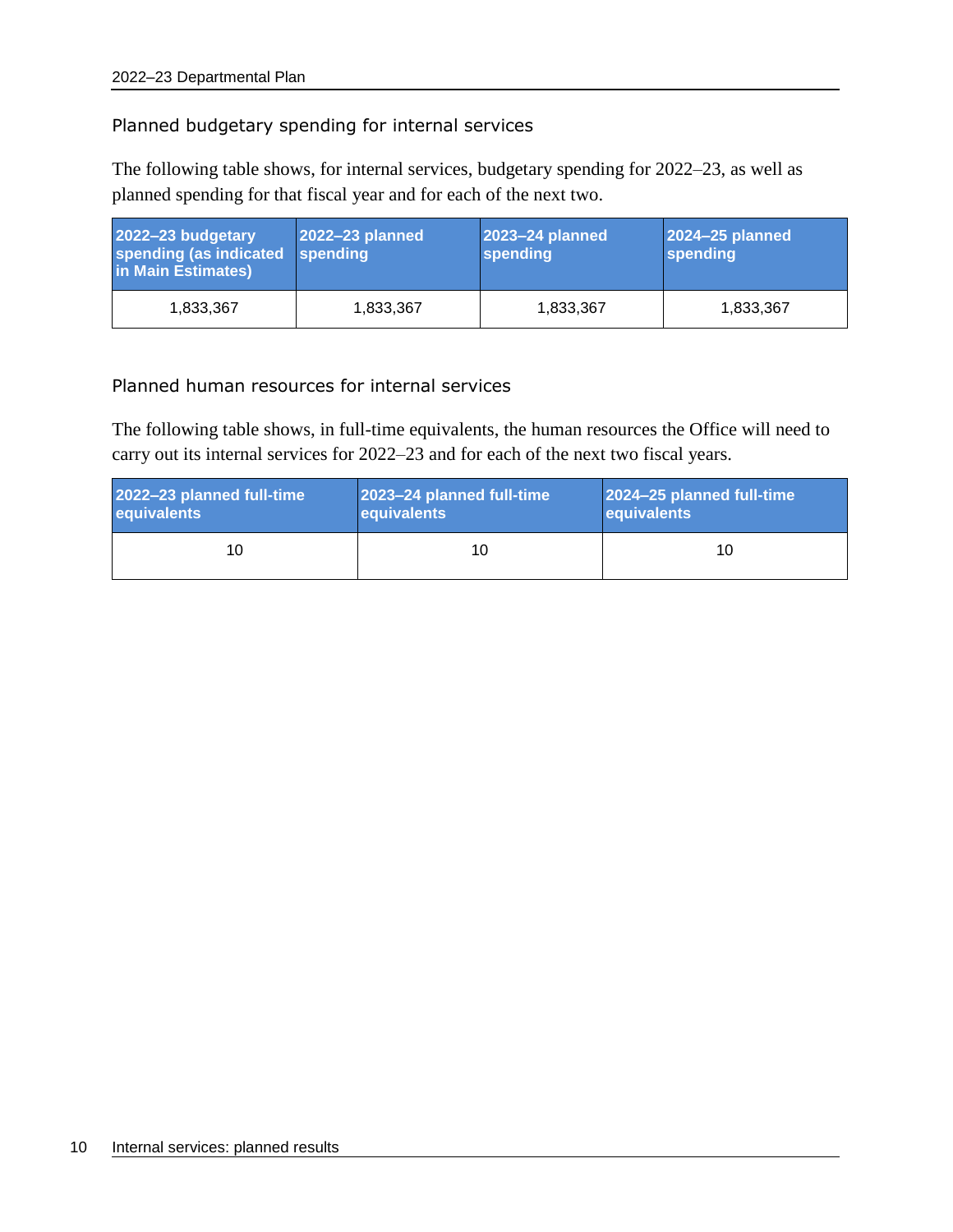# <span id="page-14-0"></span>Planned spending and human resources

This section provides an overview of the Office's planned spending and human resources for the next three fiscal years and compares planned spending for 2022–23 with actual spending for the current year and the previous year.

# <span id="page-14-1"></span>Planned spending

Departmental spending for 2019–20 to 2024–25

The following graph presents planned spending (voted and statutory expenditures) over time.



This bar graph illustrates the Office's actual expenditures for the management of Public sector disclosures of wrongdoing and complaints of reprisal (voted) and employee benefit plans (statutory items) for 2019–20 and 2020–21, as well as projected expenditures for 2021–22 to 2024–25. Financial figures are expressed in dollars on the y-axis, increasing by \$200,000 and ending at \$6 million. They are plotted against 2019–20 to 2024–25 on the x-axis.

In 2019–20, actual spending was \$438,151 for statutory items and \$4,960,450 for the management of Public sector disclosures of wrongdoing and complaints of reprisal, for a total of \$5,398,601.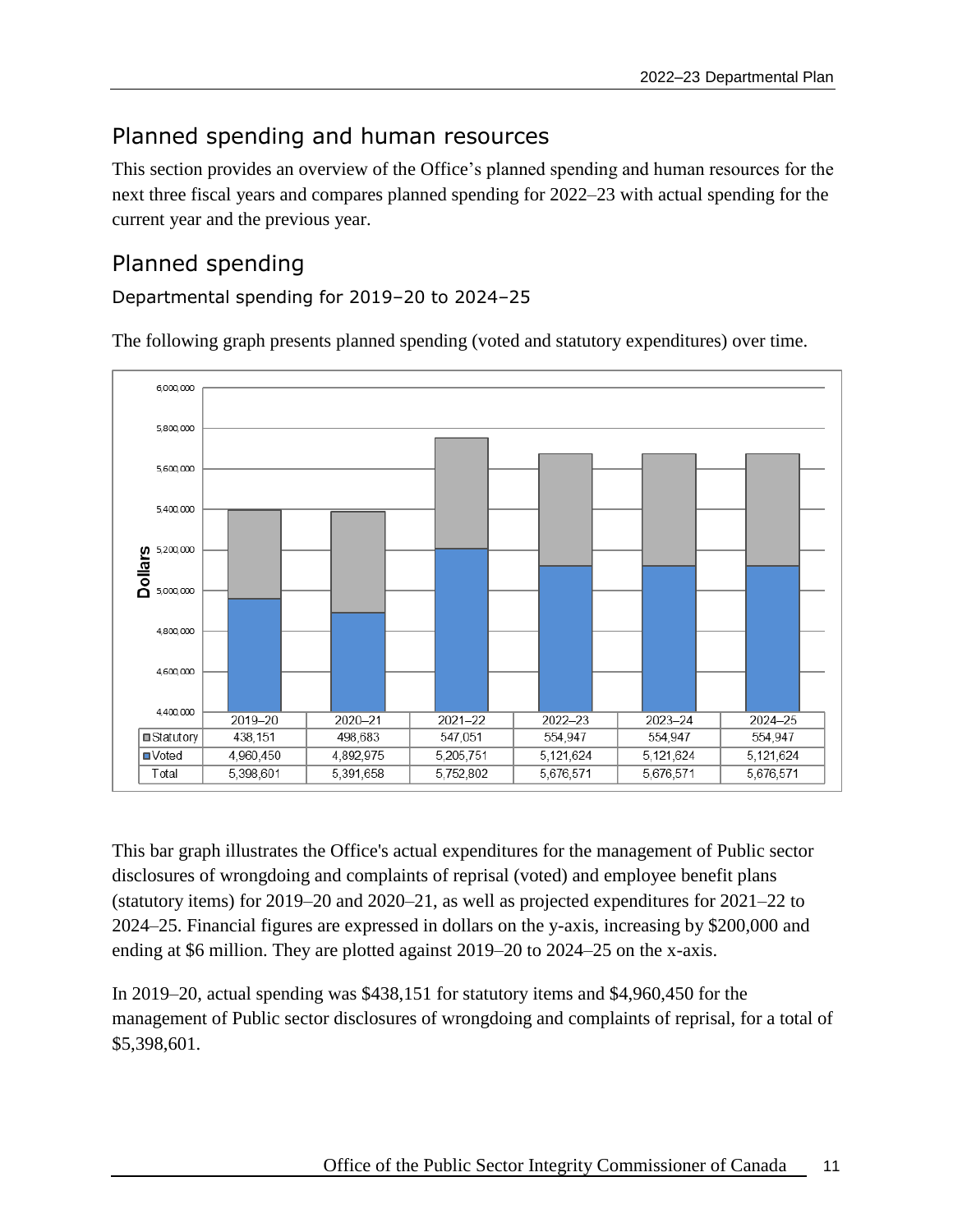In 2020–21, actual spending was \$496,683 for statutory items and \$4,892,975 for the management of Public sector disclosures of wrongdoing and complaints of reprisal, for a total of \$5,391,658.

In 2021–22, forecast spending is \$547,051 for statutory items and \$5,205,751 for the management of Public sector disclosures of wrongdoing and complaints of reprisal, for a total of \$5,752,802.

As the Office expects to spend its entire budgetary authority in the future, the planned spending will remain the same for 2022–23 to 2024–25 as per the Main Estimates. This results in planned spending of \$554,947 for statutory items and \$5,121,624 for the management of Public sector disclosures of wrongdoing and complaints of reprisal, for a total of \$5,676,571.

Budgetary planning summary for core responsibilities and internal services (dollars)

The following table shows information on spending for each of the Office's core responsibilities and for its internal services for 2022–23 and other relevant fiscal years.

| <b>Core</b><br>responsibilities<br>and internal<br><b>services</b>                   | 2019-20 actual<br>expenditures | 2020-21 actual<br>expenditures | $2021 - 22$<br>forecast<br>spending | $2022 - 23$<br>budgetary<br>spending (as<br>indicated in<br><b>Main</b><br><b>Estimates)</b> | $2022 - 23$<br>planned<br>spending | 2023-24<br>planned<br>spending | $2024 - 25$<br>planned<br>spending |
|--------------------------------------------------------------------------------------|--------------------------------|--------------------------------|-------------------------------------|----------------------------------------------------------------------------------------------|------------------------------------|--------------------------------|------------------------------------|
| <b>Public sector</b><br>disclosure of<br>wrongdoing and<br>complaints of<br>reprisal | 3,586,396                      | 3,511,205                      | 3,467,774                           | 3,843,204                                                                                    | 3,843,204                          | 3,843,204                      | 3,843,204                          |
| <b>Internal services</b>                                                             | 1,812,205                      | 1,880,453                      | 2,285,028                           | 1,833,367                                                                                    | 1,833,367                          | 1,833,367                      | 1,833,367                          |
| Total                                                                                | 5,398,601                      | 5,391,658                      | 5,752,802                           | 5,676,571                                                                                    | 5,676,571                          | 5,676,571                      | 5,676,571                          |

The Office's total actual spending in 2020–21 is comparable to 2019–20.

Expenditures in 2021–22 are projected to increase by \$361,144 (or 7%) over 2020–21. This variance is due to the anticipated hiring of new resources in 2021–22 to conduct an increasing number of investigations and to build the Office's information management and technology capacity, including tools to enhance remote work.

Beginning in 2022–23, projected expenditures are expected to remain at the same level through 2024–25.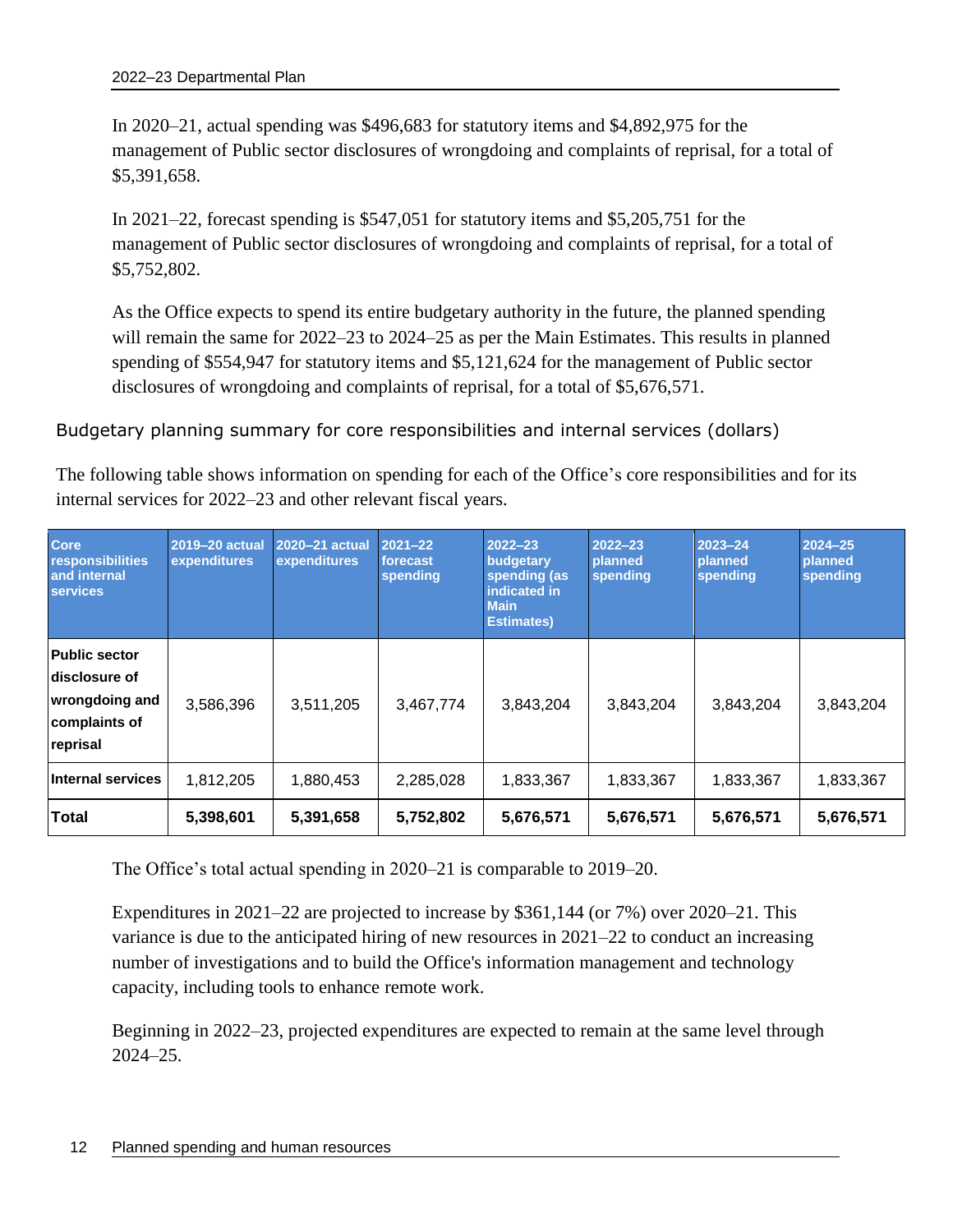## <span id="page-16-0"></span>Planned human resources

The following table shows information on human resources, in full-time equivalents (FTEs), for each of the Office's core responsibilities and for its internal services for 2022–23 and other relevant fiscal years.

| Core<br>responsibilities and<br>internal services                                    | $2019 - 20$<br>actual<br>full-time<br>equivalents | $2020 - 21$<br>actual<br>full-time<br>equivalents | $2021 - 22$<br>forecast<br>full-time<br>equivalents | $2022 - 23$<br>planned<br>full-time<br>equivalents | $2023 - 24$<br>planned<br>full-time<br>equivalents | $2024 - 25$<br>planned<br>full-time<br>equivalents |
|--------------------------------------------------------------------------------------|---------------------------------------------------|---------------------------------------------------|-----------------------------------------------------|----------------------------------------------------|----------------------------------------------------|----------------------------------------------------|
| <b>Public sector</b><br>disclosure of<br>wrongdoing and<br>complaints of<br>reprisal | 21                                                | 23                                                | 25                                                  | 26                                                 | 26                                                 | 26                                                 |
| Internal services                                                                    | 8                                                 | 7                                                 | 9                                                   | 10                                                 | 10                                                 | 10                                                 |
| Total                                                                                | 29                                                | 30                                                | 34                                                  | 36                                                 | 36                                                 | 36                                                 |

Human resources planning summary for core responsibilities and internal services

The Office's staffing level has remained nearly constant for 2019–20 and 2020–21. FTEs are expected to increase from 2021–22 and beyond to align with the continued upward trend in investigations and to strengthen the Office's information management and technology capacity. Minor fluctuations in FTE levels may occur, reflecting normal staff turnover.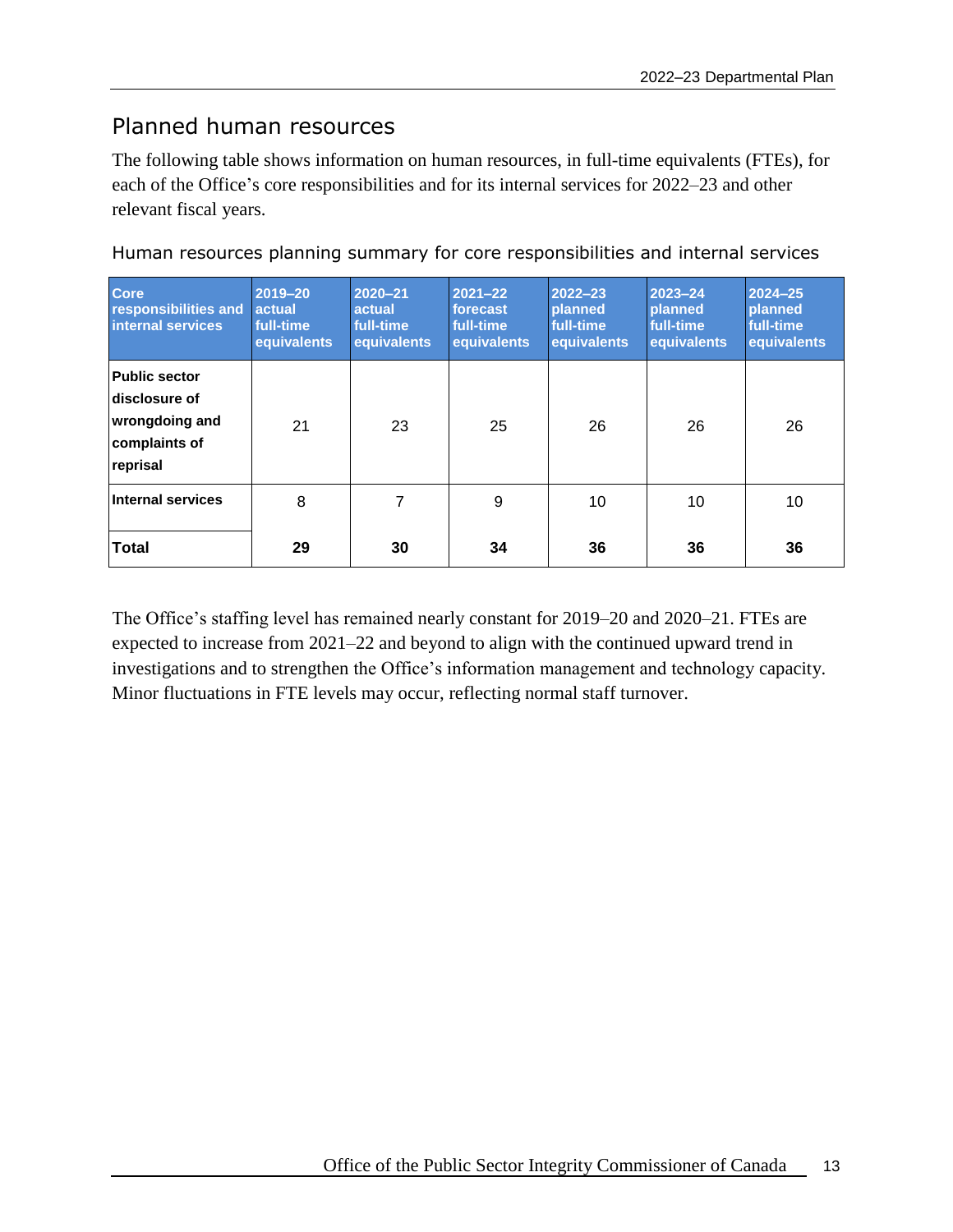# <span id="page-17-0"></span>Estimates by vote

Information on the Office's organizational appropriations is available in the [Government](https://www.canada.ca/en/treasury-board-secretariat/services/planned-government-spending/government-expenditure-plan-main-estimates.html)  [Expenditure Plan and Main Estimates \(Parts I and](https://www.canada.ca/en/treasury-board-secretariat/services/planned-government-spending/government-expenditure-plan-main-estimates.html) II) - Canad[a.](http://www.tpsgc-pwgsc.gc.ca/recgen/cpc-pac/index-eng.html)ca.<sup>vii</sup>

# <span id="page-17-1"></span>Future-oriented condensed statement of operations

The future-oriented condensed statement of operations provides an overview of the Office's operations for 2021–22 and 2022–23.

The forecast and planned amounts in this statement of operations were prepared on an accrual basis. The forecast and planned amounts presented in other sections of the Departmental Plan were prepared on an expenditure basis. Amounts may therefore differ.

A more detailed future-oriented statement of operations and associated notes, including a reconciliation of the net cost of operations with the requested authorities, are available on the Office's [website](https://www.psic-ispc.gc.ca/en/resources/corporate-publications/2022-23/departmental-plan/future-oriented-statement-of-operations)<sup>viii</sup>.

Future oriented condensed statement of operations (unaudited) for the year ending March 31, 2023 (dollars)

| <b>Financial information</b>                                                | 2021-22 forecast<br><b>results</b> | 2022-23 planned<br><b>results</b> | <b>Difference</b><br>(2022-23 planned<br>results minus<br>2021-22 forecast<br>results) |
|-----------------------------------------------------------------------------|------------------------------------|-----------------------------------|----------------------------------------------------------------------------------------|
| Total expenses                                                              | 6,636,604                          | 6,794,295                         | 157,691                                                                                |
| Total revenues                                                              | 0                                  | 0                                 | 0                                                                                      |
| <b>Net cost of operations</b><br>before government<br>funding and transfers | 6,636,604                          | 6,794,295                         | 157,691                                                                                |

A slight increase of \$157,691 (or 2%) is projected in 2022–23 over the 2021–22 forecast. The difference between the two fiscal years is mainly attributable to anticipated lapse in 2021–22. No anticipated lapse shown in 2022–23.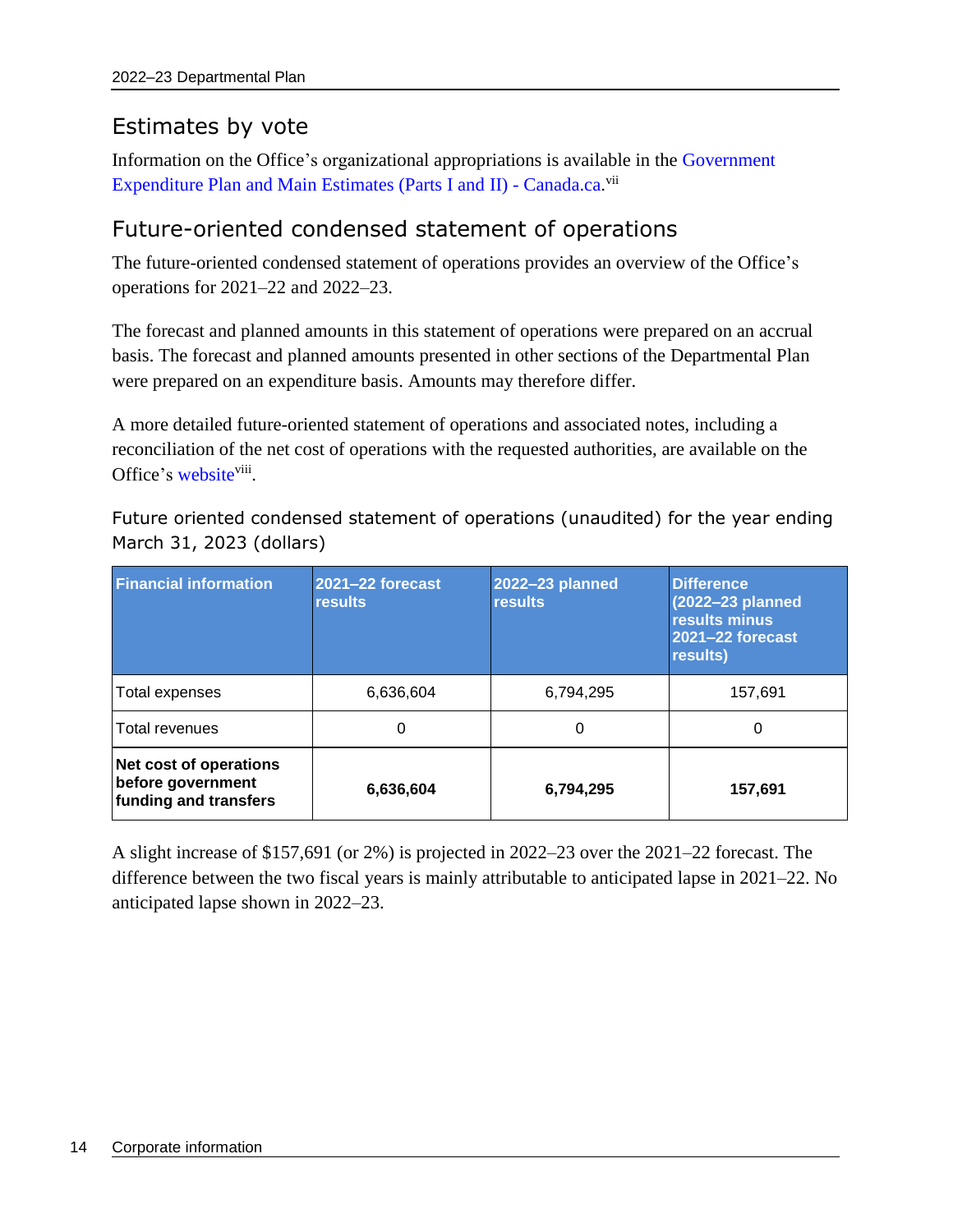## <span id="page-18-0"></span>Corporate information

## <span id="page-18-1"></span>Organizational profile

**Appropriate minister(s):** The Honourable Mona Fortier, President of the Treasury Board

**Institutional head:** Joe Friday, Public Sector Integrity Commissioner

**Ministerial portfolio:** Treasury Board

**Enabling instrument(s):** [Public Servants Disclosure Protection Act, S.C. 2005, c.46](https://laws-lois.justice.gc.ca/eng/acts/p-31.9/)<sup>ix</sup>

**Year of incorporation / commencement:** 2007

**Other:** The Office supports the Commissioner, who is an independent Agent of Parliament.

## <span id="page-18-2"></span>Raison d'être, mandate and role: who we are and what we do

"Raison d'être, mandate and role: who we are and what we do" is available on the Office's [website.](https://www.psic-ispc.gc.ca/en/resources/corporate-publications/corporate-information)<sup>x</sup>

# <span id="page-18-3"></span>Operating context

Information on the operating context is available on the Office's [website](https://www.psic-ispc.gc.ca/en/resources/corporate-publications/corporate-information)<sup>xi</sup>.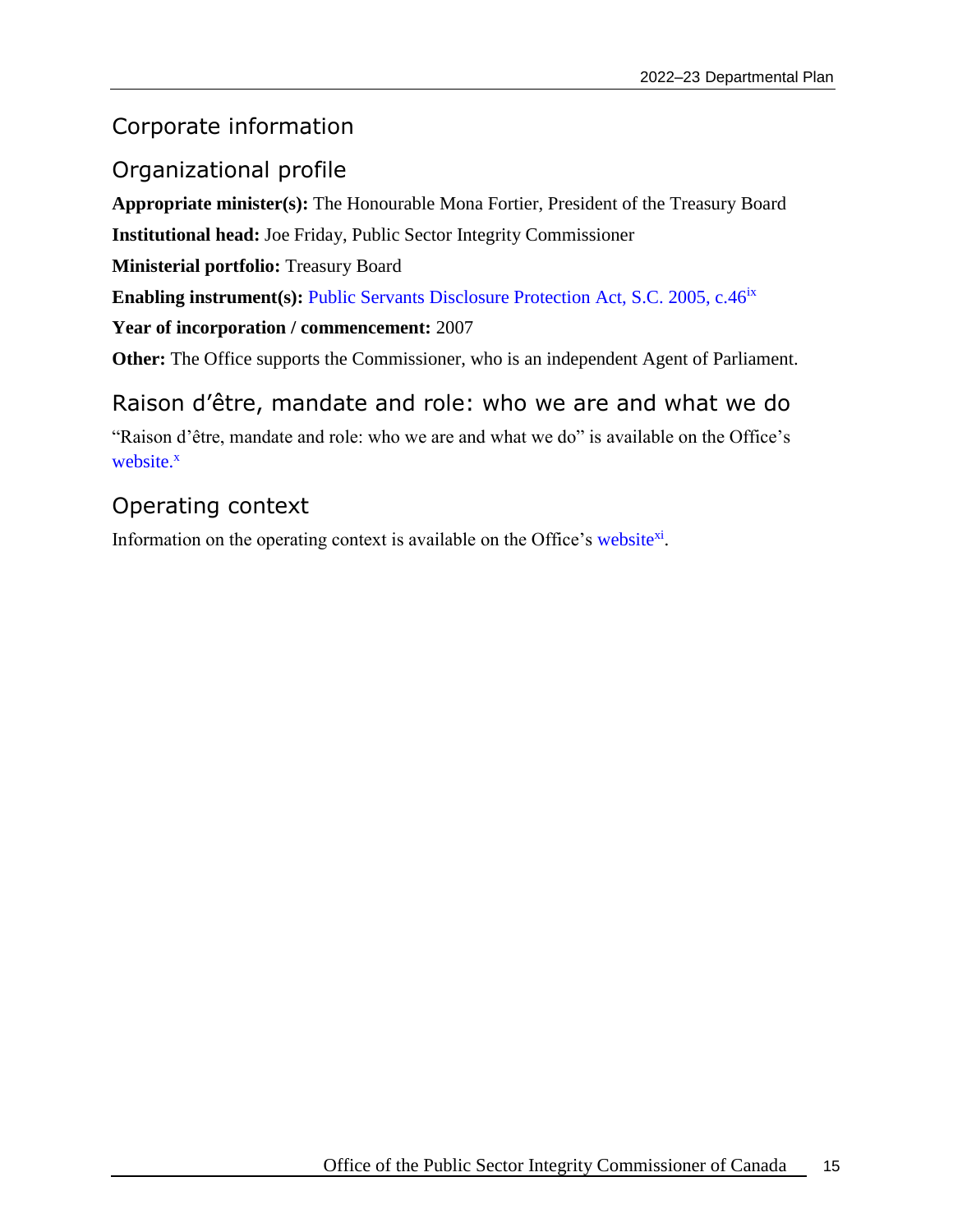# <span id="page-19-0"></span>Reporting framework

The Office's approved departmental results framework and program inventory for 2022–23 are as follows.

|                                | Core Responsibility:<br>Public sector disclosures of wrongdoing and complaints of reprisal                                         |                                                                                                                                      |                             |  |  |
|--------------------------------|------------------------------------------------------------------------------------------------------------------------------------|--------------------------------------------------------------------------------------------------------------------------------------|-----------------------------|--|--|
|                                | <b>Departmental Result:</b><br>Public sector disclosures of                                                                        | Indicator: Percentage of cases addressed<br>within established service standards                                                     |                             |  |  |
|                                | wrongdoing and complaints<br>of reprisal are dealt with in a<br>timely and effective manner                                        | Indicator: Percentage of applications<br>addressed within established service standard<br>under the Legal Assistance Request Program |                             |  |  |
| Departmental Results Framework | <b>Departmental Result:</b><br>Public servants and<br>members of the public are                                                    | Indicator: Percentage of new website visitors                                                                                        | Internal<br><b>Services</b> |  |  |
|                                | aware of the Office and have<br>access to information to<br>make an informed decision<br>about disclosures of<br>wrongdoing and/or | Indicator: Number of attendees at outreach<br>events                                                                                 |                             |  |  |
|                                | complaints of reprisal<br>Program: Disclosure and Reprisal Management                                                              |                                                                                                                                      |                             |  |  |
| Program Inventory              |                                                                                                                                    |                                                                                                                                      |                             |  |  |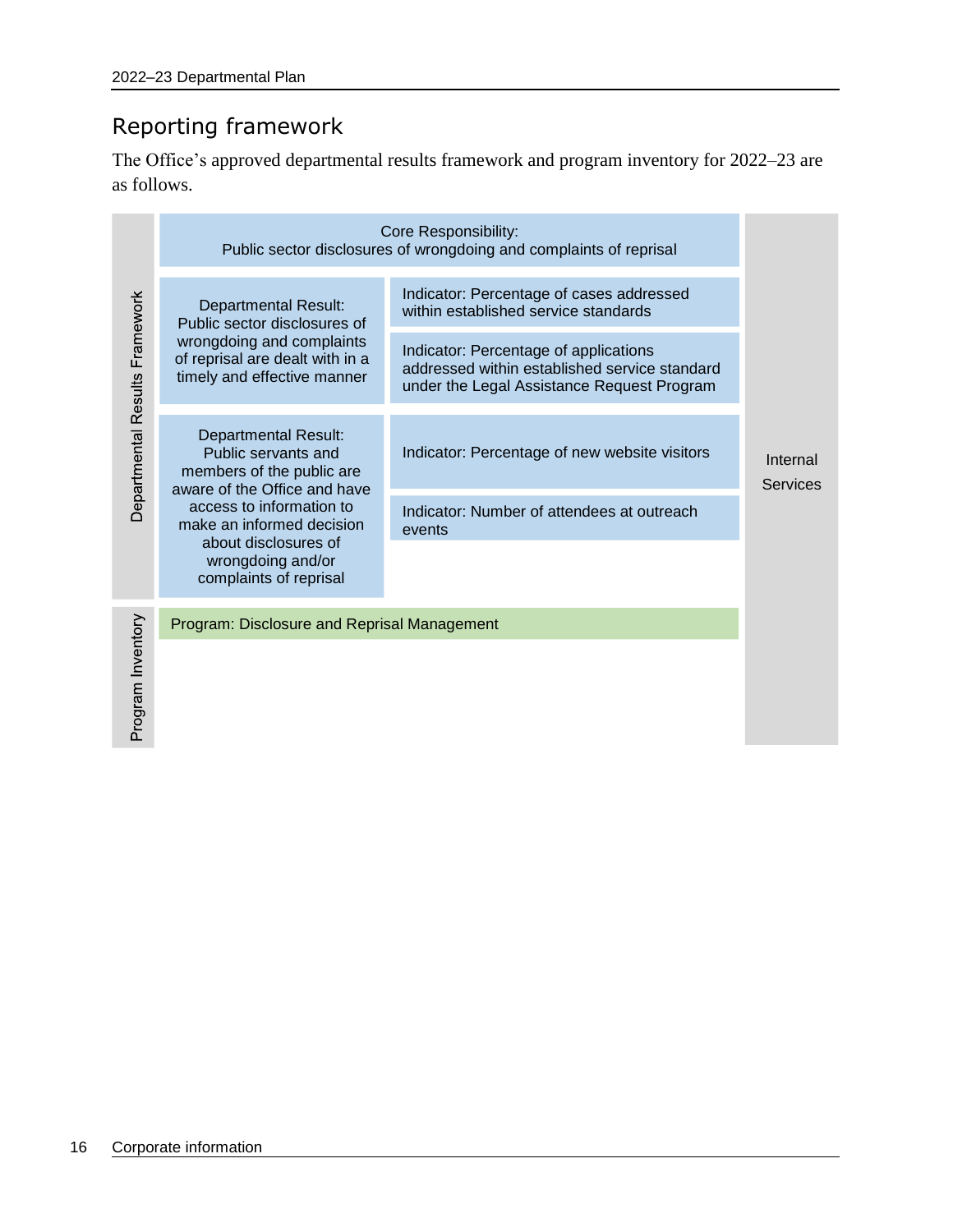## <span id="page-20-0"></span>Supporting information on the program inventory

Supporting information on planned expenditures, human resources, and results related the Office's program inventory is available on GC [InfoBase.](https://www.tbs-sct.gc.ca/ems-sgd/edb-bdd/index-eng.html)<sup>xii</sup>

## <span id="page-20-1"></span>Supplementary information tables

The following supplementary information tables are available on the Office's [website](https://www.psic-ispc.gc.ca/en/resources/corporate-publications/2022-23/departmental-plan/supplementary-information-tables)<sup>xiii</sup>:

- Departmental Sustainable Development Strategy/Reporting on Green Procurement
- Details on transfer payment programs

## <span id="page-20-2"></span>Federal tax expenditures

The Office's Departmental Plan does not include information on tax expenditures.

Tax expenditures are the responsibility of the Minister of Finance. The Department of Finance Canada publishes cost estimates and projections for government-wide tax expenditures each year in the [Report on Federal Tax Expenditures.](https://www.canada.ca/en/department-finance/services/publications/federal-tax-expenditures.html)<sup>xiv</sup> This report provides detailed information on tax expenditures, including objectives, historical background and references to related federal spending programs, as well as evaluations, research papers and gender-based analysis plus.

# <span id="page-20-3"></span>Organizational contact information

**Mailing address** 60 Queen Street, 4th floor Ottawa, Ontario K1P 5Y7 **Telephone:** 613-941-6400 or 1-866-941-6400 (toll-free) **Email:** [info@psic-ispc.gc.ca](mailto:info@psic-ispc.gc.ca)  **Website(s):** [www.psic-ispc.gc.ca](http://www.psic-ispc.gc.ca/)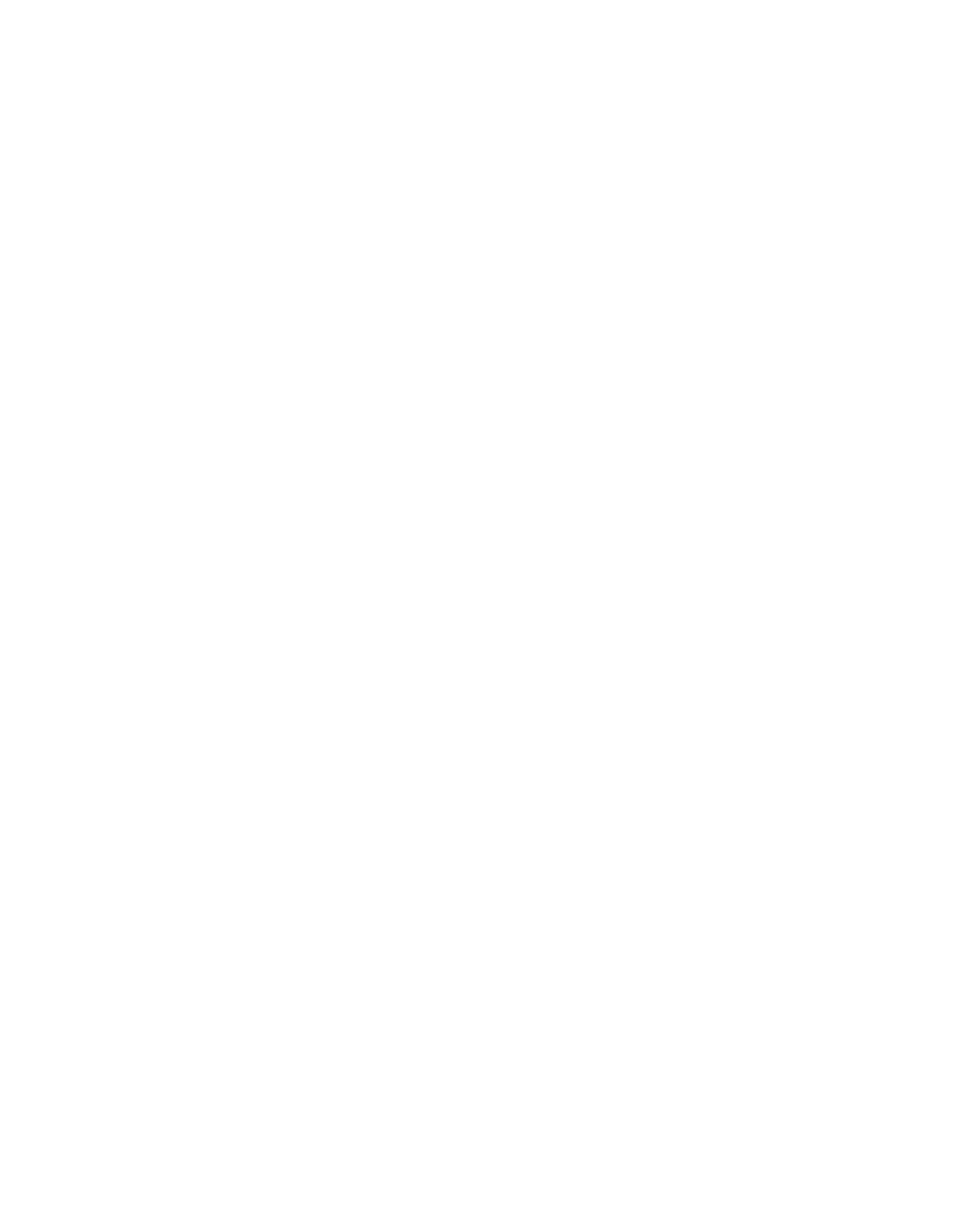## <span id="page-22-0"></span>Appendix: definitions

### **appropriation (crédit)**

Any authority of Parliament to pay money out of the Consolidated Revenue Fund.

### **budgetary expenditures (dépenses budgétaires)**

Operating and capital expenditures; transfer payments to other levels of government, organizations or individuals; and payments to Crown corporations.

### **core responsibility (responsabilité essentielle)**

An enduring function or role performed by a department. The intentions of the department with respect to a core responsibility are reflected in one or more related departmental results that the department seeks to contribute to or influence.

### **Departmental Plan (plan ministériel)**

A document that sets out a department's priorities, programs, expected results and associated resource requirements, covering a three-year period beginning with the year indicated in the title of the report. Departmental Plans are tabled in Parliament each spring.

### **departmental result (résultat ministériel)**

A change that a department seeks to influence. A departmental result is often outside departments' immediate control, but it should be influenced by program-level outcomes.

## **departmental result indicator (indicateur de résultat ministériel)**

A factor or variable that provides a valid and reliable means to measure or describe progress on a departmental result.

### **departmental results framework (cadre ministériel des résultats)**

A framework that consists of the department's core responsibilities, departmental results and departmental result indicators.

## **Departmental Results Report (rapport sur les résultats ministériels)**

A report on a department's actual performance in a fiscal year against its plans, priorities and expected results set out in its Departmental Plan for that year. Departmental Results Reports are usually tabled in Parliament each fall.

### **experimentation (expérimentation)**

The conducting of activities that explore, test and compare the effects and impacts of policies and interventions in order to inform decision-making and improve outcomes for Canadians. Experimentation is related to, but distinct from, innovation. Innovation is the trying of something new; experimentation involves a rigorous comparison of results. For example, introducing a new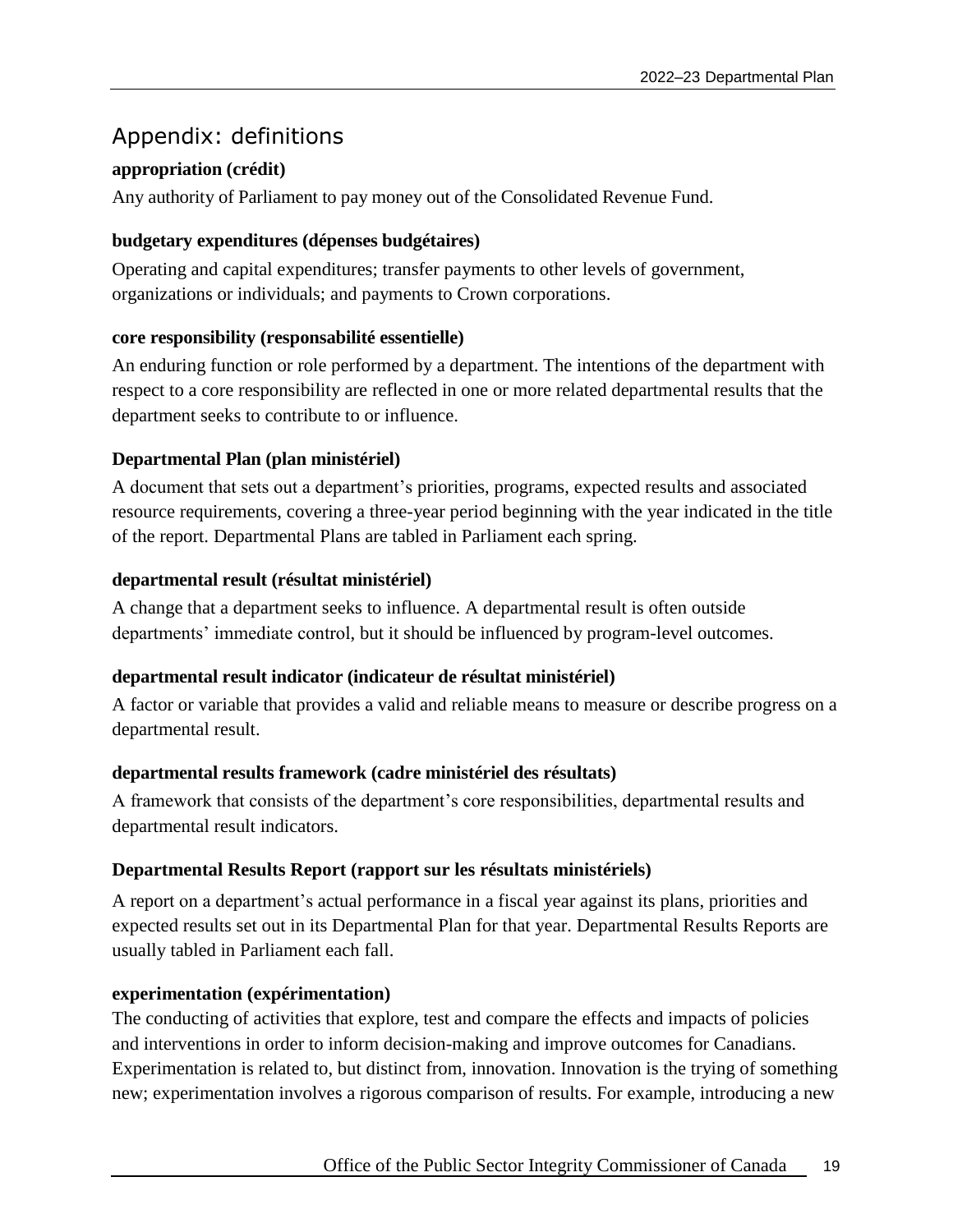mobile application to communicate with Canadians can be an innovation; systematically testing the new application and comparing it against an existing website or other tools to see which one reaches more people, is experimentation.

#### **full-time equivalent (équivalent temps plein)**

A measure of the extent to which an employee represents a full person-year charge against a departmental budget. Full-time equivalents are calculated as a ratio of assigned hours of work to scheduled hours of work. Scheduled hours of work are set out in collective agreements.

## **gender-based analysis plus (GBA Plus) (analyse comparative entre les sexes plus [ACS Plus])**

An analytical tool used to support the development of responsive and inclusive policies, programs and other initiatives; and understand how factors such as sex, race, national and ethnic origin, Indigenous origin or identity, age, sexual orientation, socio-economic conditions, geography, culture and disability, impact experiences and outcomes, and can affect access to and experience of government programs.

#### **government-wide priorities (priorités pangouvernementales)**

For the purpose of the 2022–23 Departmental Plan, government-wide priorities are the high-level themes outlining the Government's agenda in the 2021 Speech from the Throne: : **building a healthier today and tomorrow; growing a more resilient economy; bolder climate action; fighter harder for safer communities; standing up for diversity and inclusion; moving faster on the path to reconciliation and fighting for a secure, just, and equitable world.**

### **horizontal initiative (initiative horizontale)**

An initiative in which two or more federal organizations are given funding to pursue a shared outcome, often linked to a government priority.

#### **non-budgetary expenditures (dépenses non budgétaires)**

Net outlays and receipts related to loans, investments and advances, which change the composition of the financial assets of the Government of Canada.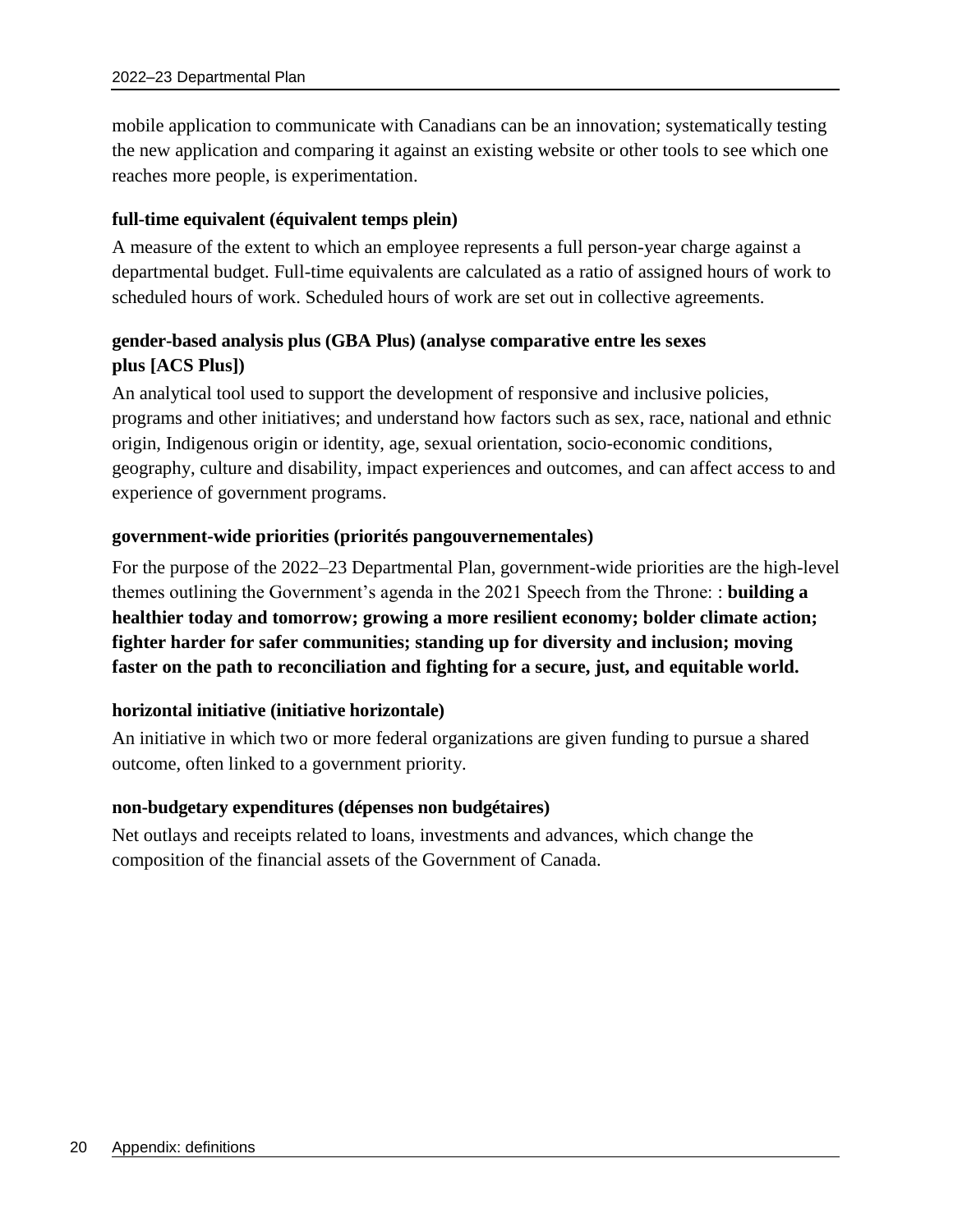#### **performance (rendement)**

What an organization did with its resources to achieve its results, how well those results compare to what the organization intended to achieve, and how well lessons learned have been identified.

#### **plan (plan)**

The articulation of strategic choices, which provides information on how an organization intends to achieve its priorities and associated results. Generally, a plan will explain the logic behind the strategies chosen and tend to focus on actions that lead up to the expected result.

### **planned spending (dépenses prévues)**

For Departmental Plans and Departmental Results Reports, planned spending refers to those amounts presented in the Main Estimates.

A department is expected to be aware of the authorities that it has sought and received. The determination of planned spending is a departmental responsibility, and departments must be able to defend the expenditure and accrual numbers presented in their Departmental Plans and Departmental Results Reports.

#### **program (programme)**

Individual or groups of services, activities or combinations thereof that are managed together within a department and that focus on a specific set of outputs, outcomes or service levels.

### **program inventory (répertoire des programmes)**

An inventory of a department's programs that describes how resources are organized to carry out the department's core responsibilities and achieve its planned results.

#### **result (résultat)**

An external consequence attributed, in part, to an organization, policy, program or initiative. Results are not within the control of a single organization, policy, program or initiative; instead, they are within the area of the organization's influence.

### **statutory expenditures (dépenses législatives)**

Expenditures that Parliament has approved through legislation other than appropriation acts. The legislation sets out the purpose of the expenditures and the terms and conditions under which they may be made.

### **target (cible)**

A measurable performance or success level that an organization, program or initiative plans to achieve within a specified time period. Targets can be either quantitative or qualitative.

#### **voted expenditures (dépenses votées)**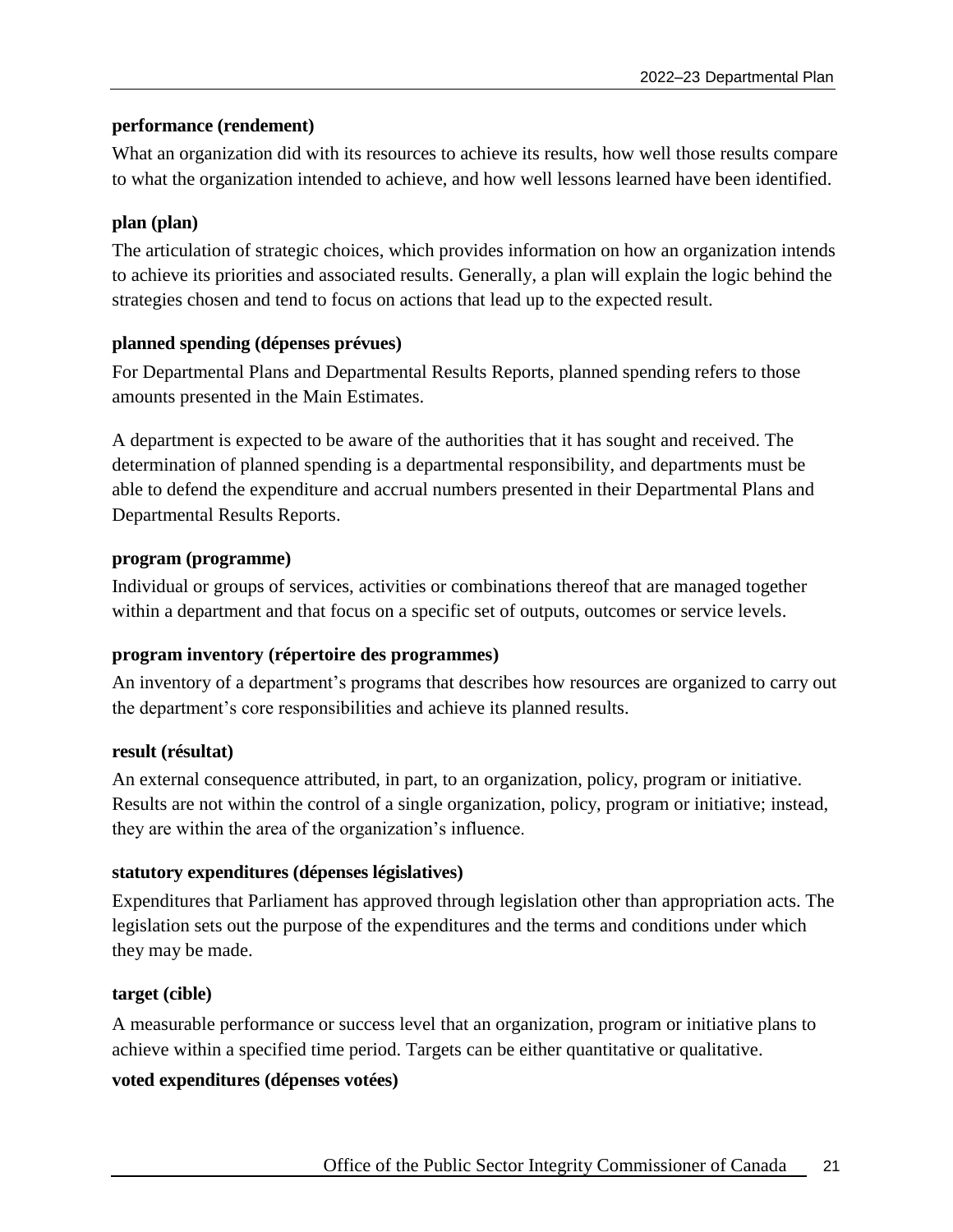Expenditures that Parliament approves annually through an Appropriation Act. The vote wording becomes the governing conditions under which these expenditures may be made.